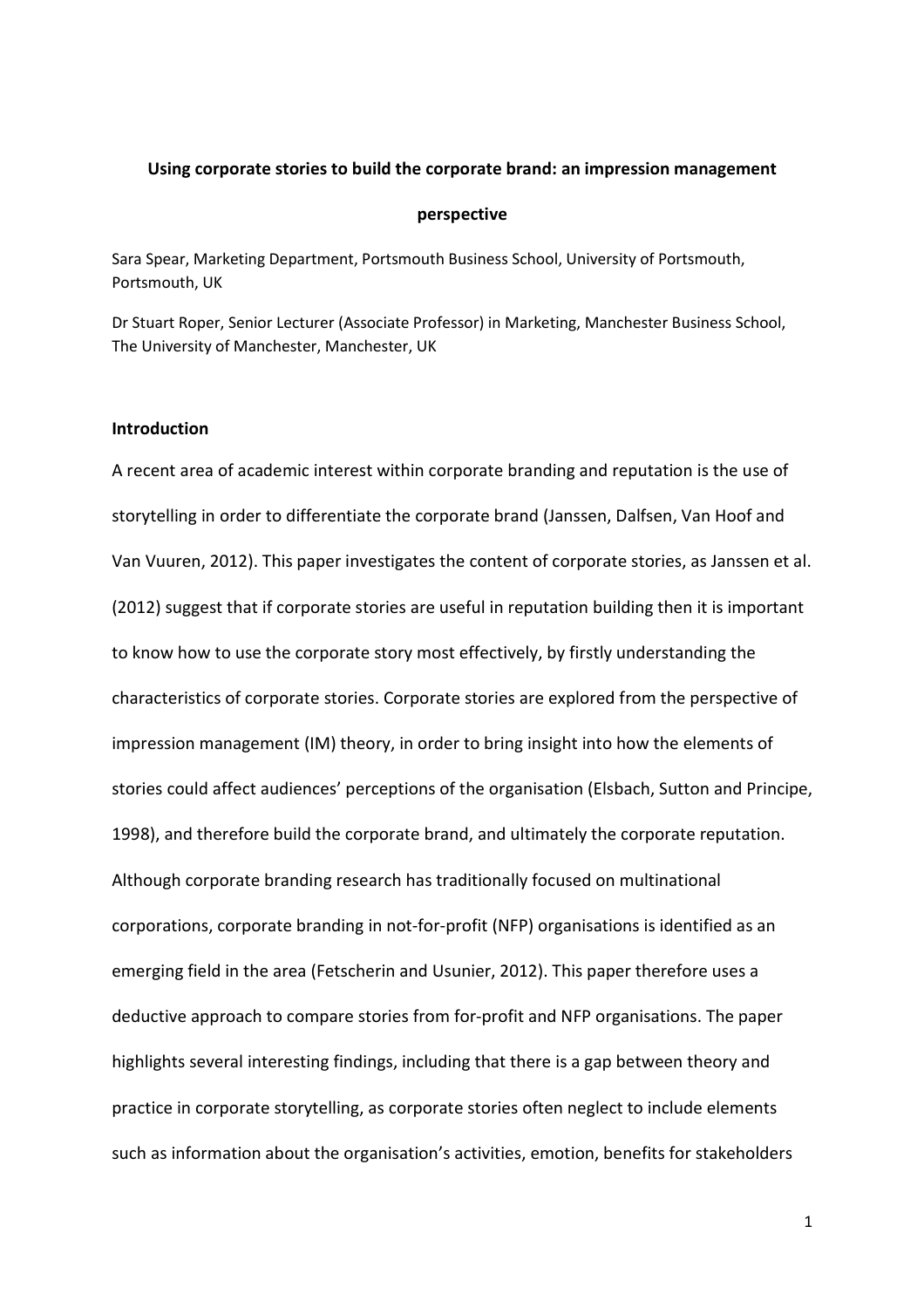and links to the corporate strategy. Organisations are therefore missing opportunities to use their corporate story to influence the impressions that audiences form of the organisation, and therefore build the corporate brand.

### **Corporate storytelling**

Corporate storytelling is suggested to help demonstrate the importance of the corporate brand to internal and external stakeholders, and create a position for the company against competitors, as well as help a firm to bond with its employees (Roper and Fill, 2012). The corporate reputation is defined as a stakeholder's perception of the organisation (Brown, Dacin, Pratt and Whetten, 2006), and Dowling (2006) suggests that if the story causes stakeholders to perceive the organisation as more authentic, distinctive, expert, sincere, powerful, and likeable, then it is likely that this will enhance the overall corporate reputation.

## *Defining corporate stories*

In order to investigate corporate stories, it is necessary to consider what constitutes a story. There is debate in the literature over the use of the terms 'narrative' and 'story', but stories are suggested to have internal temporality and coherence, whereas narratives do not always have coherent plotlines or characters (Cunliffe, Luhman and Boje, 2004). Stories are suggested to be a type of narrative, such as the definition of organisational stories by Collins (2013) as distinct narrative forms. This paper follows Forster (1963) in considering stories to be a series of logically and chronologically related events. An event is defined by Jameson (2001) as something that happens, rather than something that just exists. This is similar to the definition by Martin, Feldman, Hatch and Sitkin (1983) of an organisational story as one that focuses on a single, unified sequence of events apparently drawn from the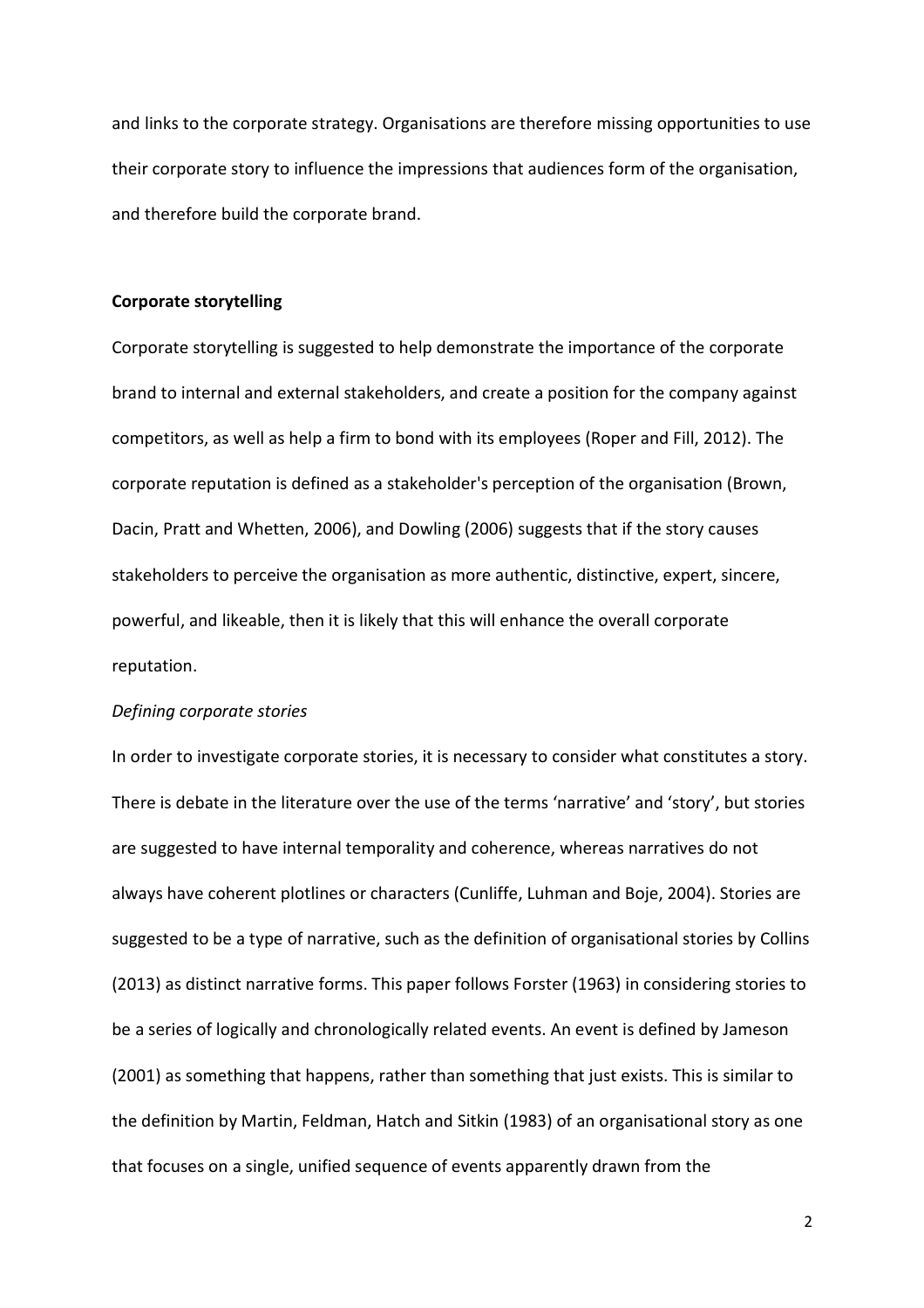organisation's history. Gabriel (1991) also suggests that some corporate stories are 'myths', involving heroes and villains, courage, sacrifices, and ordeals. Rowlinson and Procter (1999) propose that events which are mythical are seen as imaginary, indicating that mythical corporate stories could present events which did not actually happen.

### *Themes and elements of corporate stories*

van Riel and Fombrun (2007) claim that a good corporate story should emphasise the attributes that drive the organisation's reputation, and propose that a core reputation platform is the starting point for developing corporate stories. They identify three reputation platform themes; activities, benefits, and emotion. Multiple authors, including Baker and Boyle (2009), Janssen et al. (2012), Wilkins and Thompson (1991), and Woodside, Sood and Miller (2008), have also suggested elements of corporate stories, based on evidence from conceptual and empirical studies, namely activities, accomplishments, internal and external benefits, emotion, and conflict. There appear to be similarities between the story elements suggested in the literature and the definitions of the reputation platform themes proposed by van Riel and Fombrun (2007), which indicates that different story elements could drive certain aspects of the corporate reputation. The literature also emphasises the importance of including strategic elements, such as the company vision, mission and values, in corporate stories (for example Dowling (2006), Driscoll and McKee (2007), Larsen (2000), Marshall and Adamic (2010), and Marzec (2007)), which indicates that strategy could be another theme of corporate stories. Table 1 summarises how each of the reputation platform themes could be presented by different elements of corporate stories. This is discussed further below.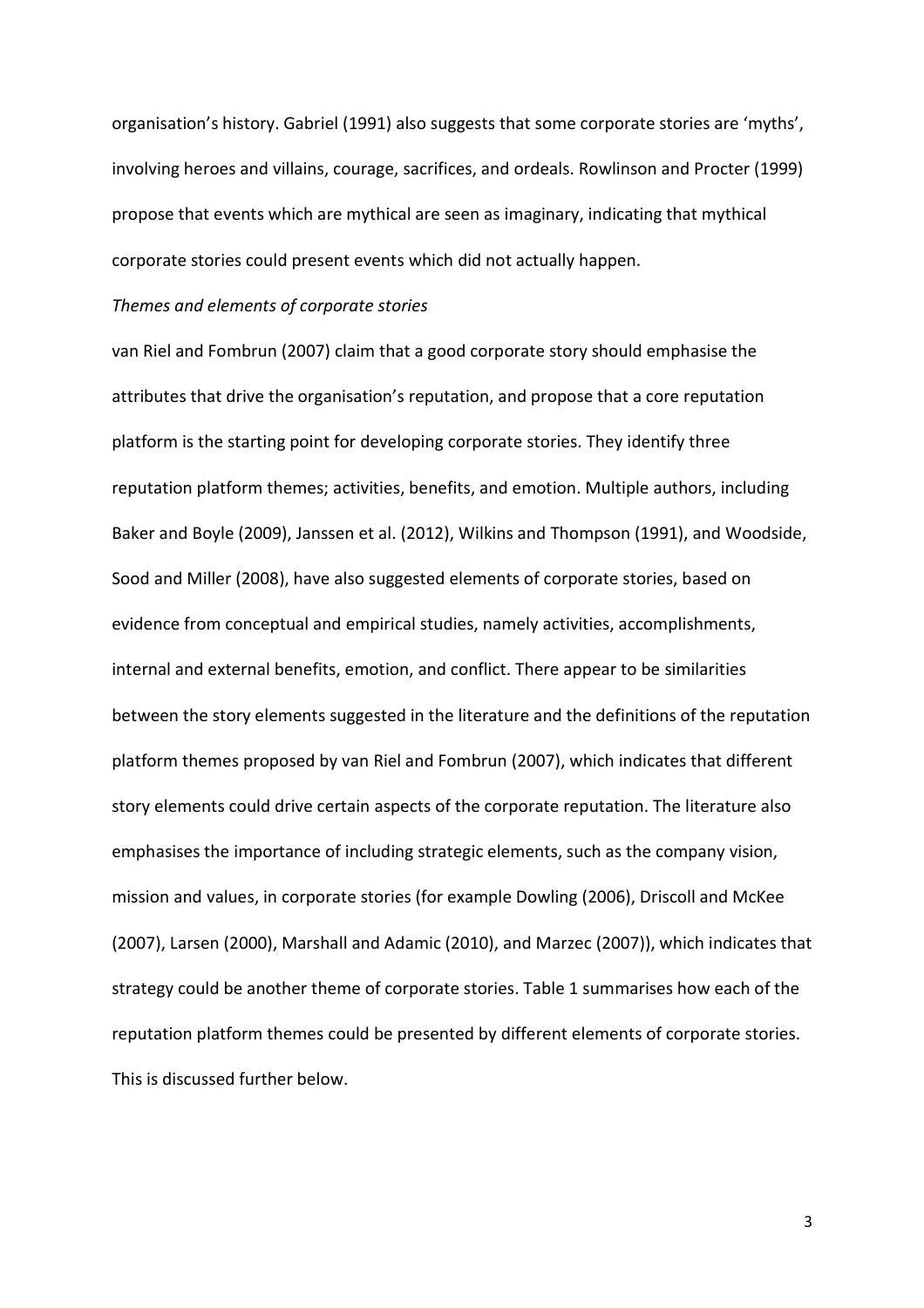| <b>Story</b><br>theme: | <b>Story element:</b> | Literature source:                                                                                                                    |  |
|------------------------|-----------------------|---------------------------------------------------------------------------------------------------------------------------------------|--|
| <b>Activities</b>      | 1. Activities         | Janssen et al. (2012); Larsen (2000); van Riel and<br>Fombrun (2007); Wilkins and Thompson (1991)                                     |  |
|                        | 2. Accomplishments    | van Riel and Fombrun (2007)                                                                                                           |  |
| <b>Benefits</b>        | 3. Internal benefits  | Dowling (2006)                                                                                                                        |  |
|                        | 4. External benefits  | Dowling (2006)                                                                                                                        |  |
| Emotional              | 5. Emotion            | Baker and Boyle (2009); Barnes (2003); Dowling<br>(2006)                                                                              |  |
|                        | 6. Conflict           | McKee (2003); Woodside et al., (2008)                                                                                                 |  |
| Strategy               | 7. Vision             | Baker and Boyle (2009); Dowling (2006); Driscoll and<br>McKee (2007); Larsen (2000); Marshall and Adamic<br>(2010); Marzec (2007)     |  |
|                        | 8. Mission            | Dowling (2006); Larsen (2000)                                                                                                         |  |
|                        | 9. Values             | Baker and Boyle (2009); Barnes (2003); Driscoll and<br>McKee (2007); Marshall and Adamic (2010); van Riel<br>(2000); van Rekom (1997) |  |

## **Table 1: Themes and elements of corporate stories**

## Activities theme:

The activities theme is proposed to convey the centrality of a key activity or business the organisation is involved in (van Riel and Fombrun, 2007). van Riel and Fombrun (2007) propose that a corporate story should describe the organisation's core activities, abilities, competences, and accomplishments. This agrees with Larsen (2000) who includes competences as a key element of the corporate story, and also empirical evidence in the study by Janssen et al. (2012), who note that core activities are a recognisable characteristic of corporate stories, as they were identified in nearly all of the 45 corporate stories analysed in their study.

## Benefits theme:

The benefits theme emphasises the attractive outcomes or benefits stakeholders can expect from the organisation's activities (van Riel and Fombrun, 2007). Benefits are noted as an element of corporate stories, as Dowling (2006) suggests that stakeholders will want both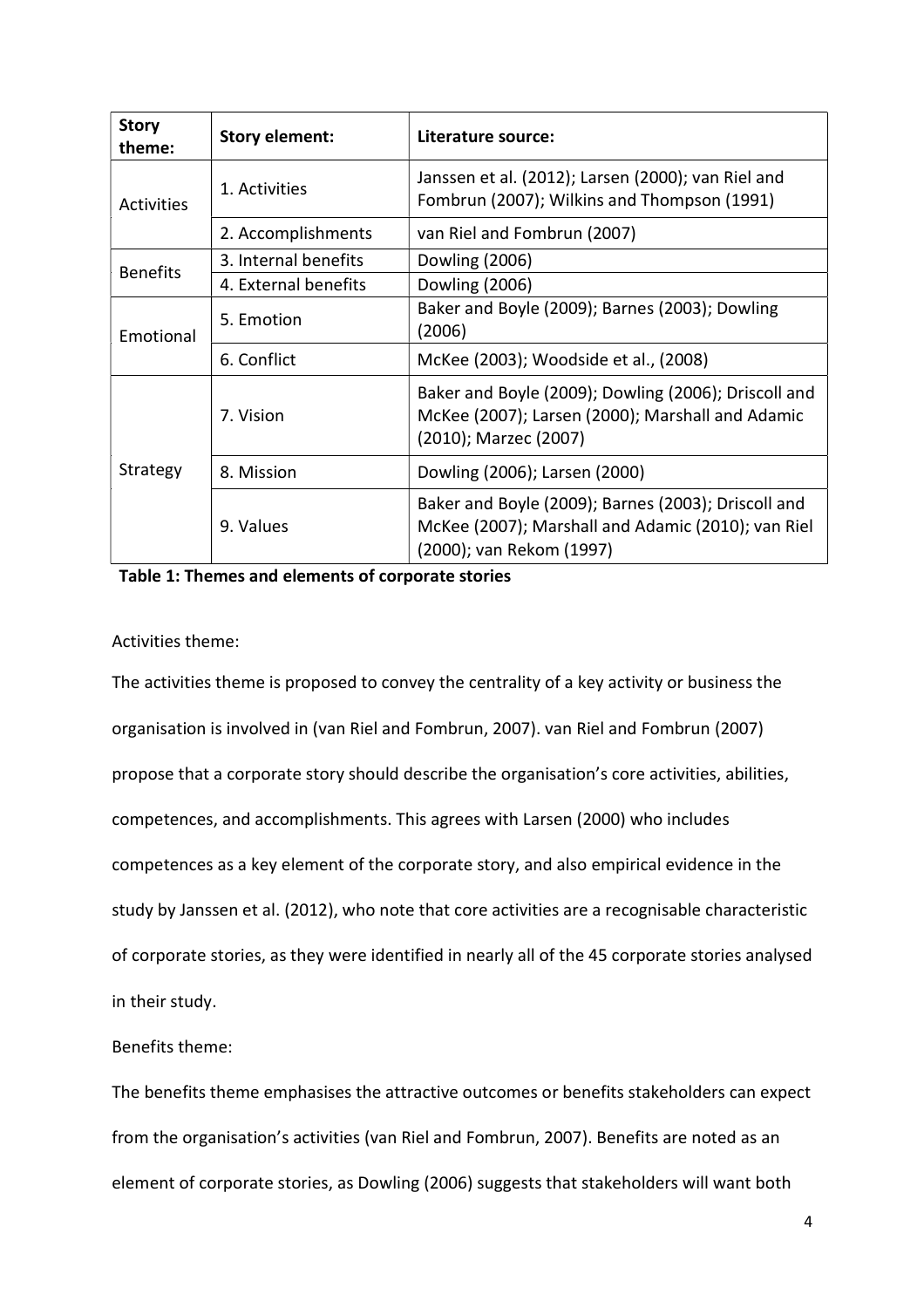common and unique benefits from the company, and the company has to decide whether to tailor the story for each group, or use one story for all. Dowling (2006) proposes that some companies have developed a strong story about their corporate brand that is based mainly on their customer promise, for example Virgin; 'We stand for value for money, quality, innovation, fun and a sense of competitive challenge' ("Virgin", 2012). Employees are a particularly important audience for corporate brand communications (Abratt and Keyn ,2012), and Dowling (2006) proposes that internal and external communication are equally important in creating a good corporate reputation. Therefore benefits aimed at internal and external stakeholders are considered as separate elements of the benefits theme. Emotional theme:

The emotional theme establishes an emotional bond with stakeholders to elicit a personal connection, as a corporate story is proposed to have an emotional appeal (van Riel and Fombrun, 2007), which brings an emotional dimension to an organisation (Roper and Fill, 2012). Dowling (2006) proposes that emotion can attract customers and keep employees motivated, and that a corporate story should create an emotional bond with stakeholders to help foster their trust and support.

Conflict is identified in the literature on storytelling as a key element of stories (such as Adamson, Pine, Van Steenhoven and Kroupa (2006), Booker (2004); Gabriel (2000); Mossberg (2008); Padgett and Allen (1997)), and McKee (2003) emphasises that corporate stories should display the organisation's struggle and show how problems have been overcome. This is included as part of the emotional theme, as the occurrence of blocks, and the steps taken to overcome them, is suggested to increase the audience's emotion and involvement in a story (Woodside et al., 2008).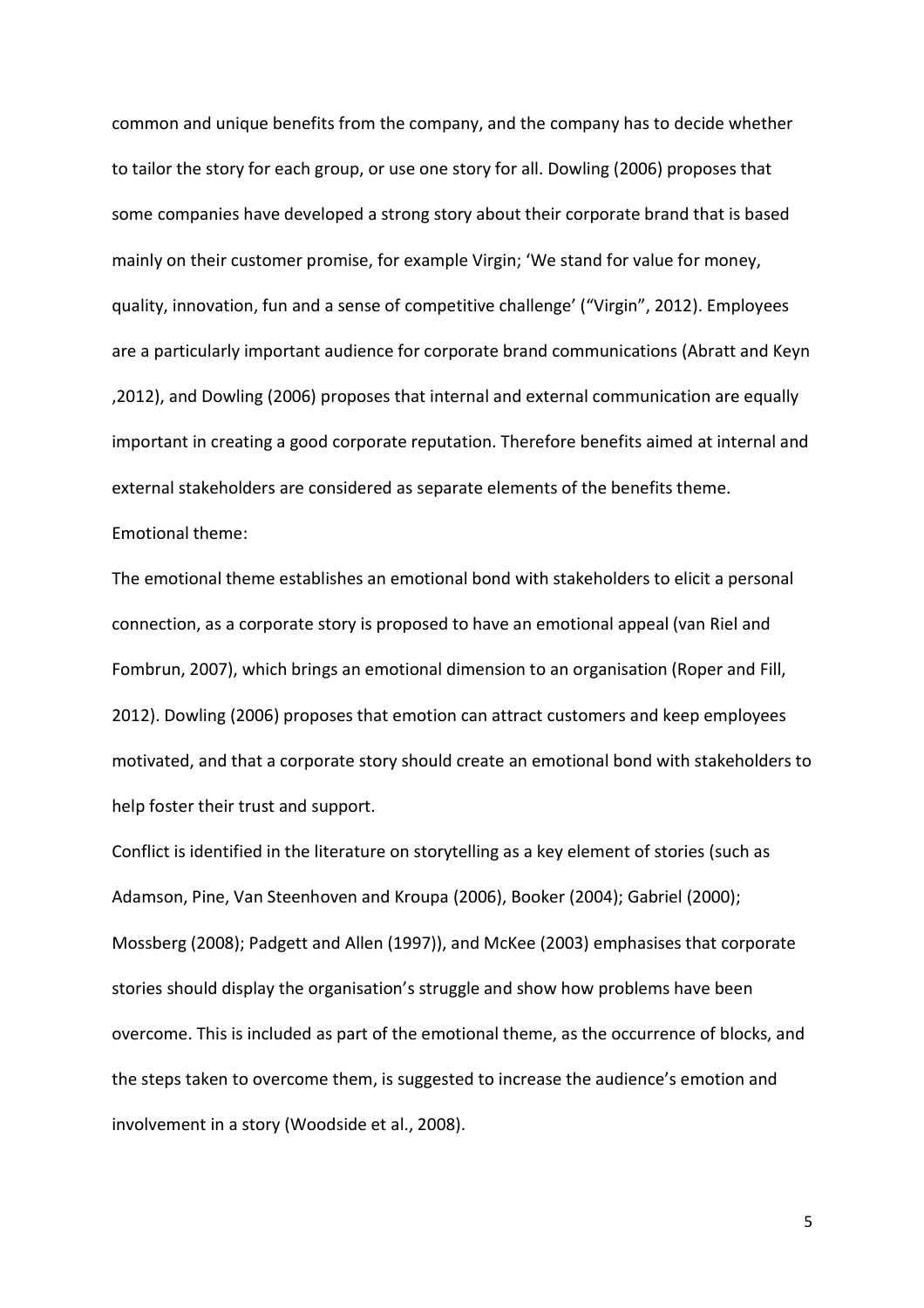Strategy theme:

The corporate story is proposed to articulate the organisation's strategy, by incorporating the corporate mission, vision and values (Larsen, 2000; Marzec, 2007). Dowling (2006) suggests that the story should include elements of the company's mission, and Barnes (2003), Dowling (2006), Driscoll and McKee (2007), Larsen (2000), and Marshall and Adamic (2010) all emphasise the importance of including the corporate values within the story. Roper and Fill (2012) propose that the organisation's values should be explained in the corporate story, to position the corporate brand in the minds of stakeholders. The links to the strategy are important as Suvatjis, de Chernatony and Halikias (2012) state that there needs to be synergy between the corporate strategy and corporate brand.

#### *Means for communicating corporate stories*

Stories can be communicated through press releases, websites, intranets, speeches, and the annual report (Roper and Fill, 2012), as well as management decisions, recruitment and development, investment, approaches to competition and customers, and community stewardship (Marzec, 2007). However, Dowling (2006) proposes that if the story does not resonate inside the company then it will not be portrayed by employees in their encounters with external stakeholders, and if the elements of a corporate story do not fit together then some people may contest the story, it may be ignored, or ridiculed. Corporate stories communicated as part of corporate branding should be based on truth, otherwise the story will fail to gain credibility (Heugens, 2002). However, mythical stories are less likely to be completely true, and therefore some corporate stories may not always be trusted by audiences (Gabriel, 1991). It is generally accepted in the literature that for a corporate story to be effective there must be minimal gaps between the organisation's claims, and its actions (van Riel, 2000; van Riel and Fombrun, 2007).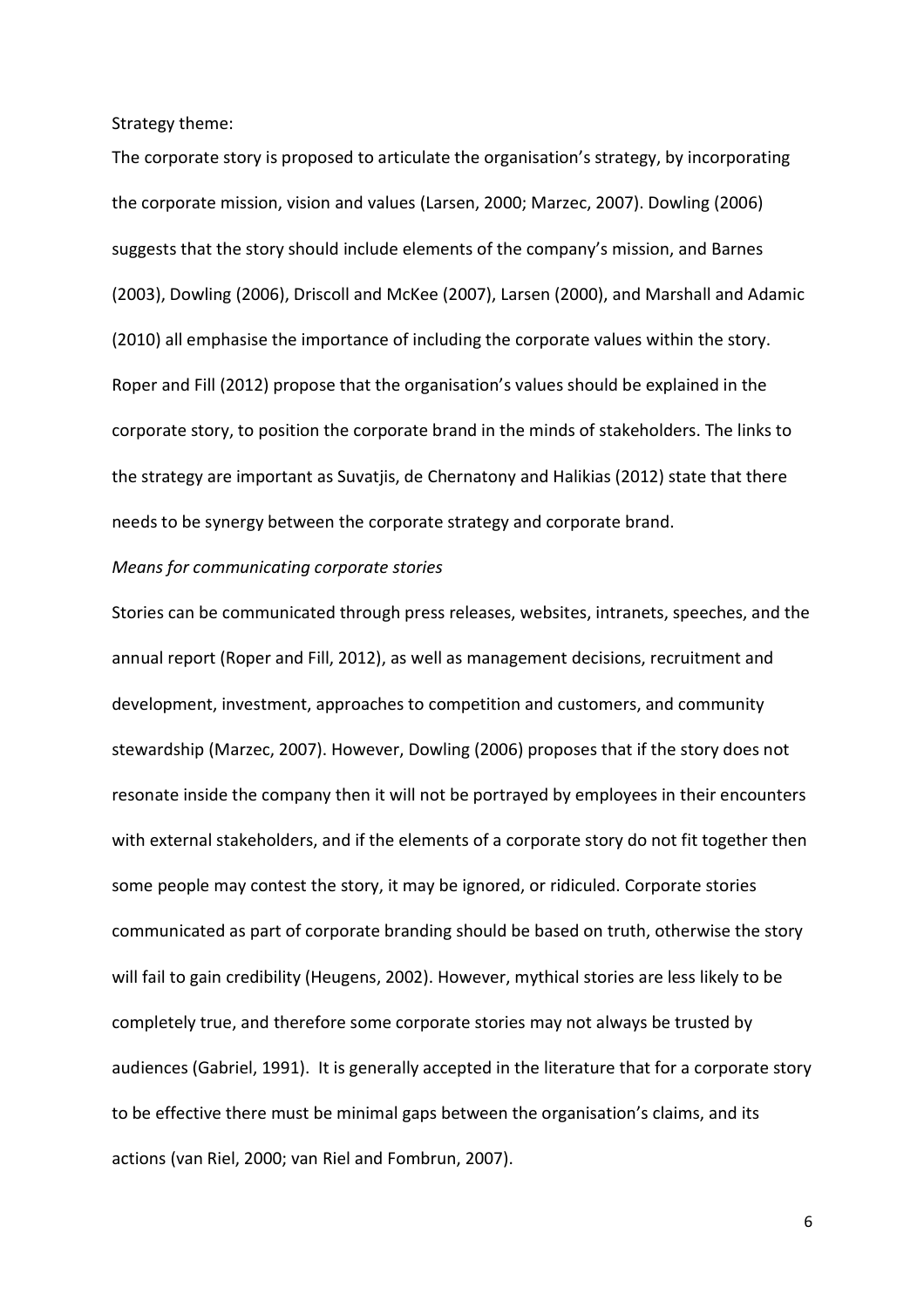### *Benefits of communicating corporate stories*

Storytelling is proposed to offer benefits in knowledge transfer, by helping people to organise, remember and understand information (Herskovitz and Crystal, 2010; McLellan, 2006; Morgan and Dennehy, 1997; Woodside, 2010), as people are likely to relate the story to experiences already in memory (Woodside, 2010). Stories are also proposed to evoke emotion (Morgan and Dennehy, 1997) and generate an emotional connection with a brand (Herskovitz and Crystal, 2010). The importance of emotion in brand communications has been emphasised by authors such as Leonidou and Leonidou (2009), who propose that emotional appeals attract consumer attention by arousing stronger feelings and interest, and creating a vivid memory of the brand. Dens and De Pelsmacker (2010) suggest that emotional appeals can be used to create or solidify a brand image. Urde (2009) proposes that the corporate brand identity should represent emotional as well as functional and symbolic dimensions, and therefore the corporate brand covenant at the heart of the corporate brand identity could be enhanced by storytelling (Balmer, 2012).

There have been several empirical studies on the use of stories and narratives in marketing communication, such as an experimental quantitative study by Escalas (2004), which found that viewing a narrative storyboard results in a significantly higher self-brand connection compared to viewing the scenes in vignette order. In the NFP context, it is suggested that sharing what an organisation does and how it helps its beneficiaries in a story format helps the organisation differentiate itself (Merchant, Ford, and Sargeant, 2010).

Organisational storytelling is suggested to be an effective form of internal communication, for example Driscoll and McKee (2007) propose that a leader can use stories to engage with their employees, and Marzec (2007) proposes that the corporate story can help employees appreciate their role within the company. The corporate story can communicate values to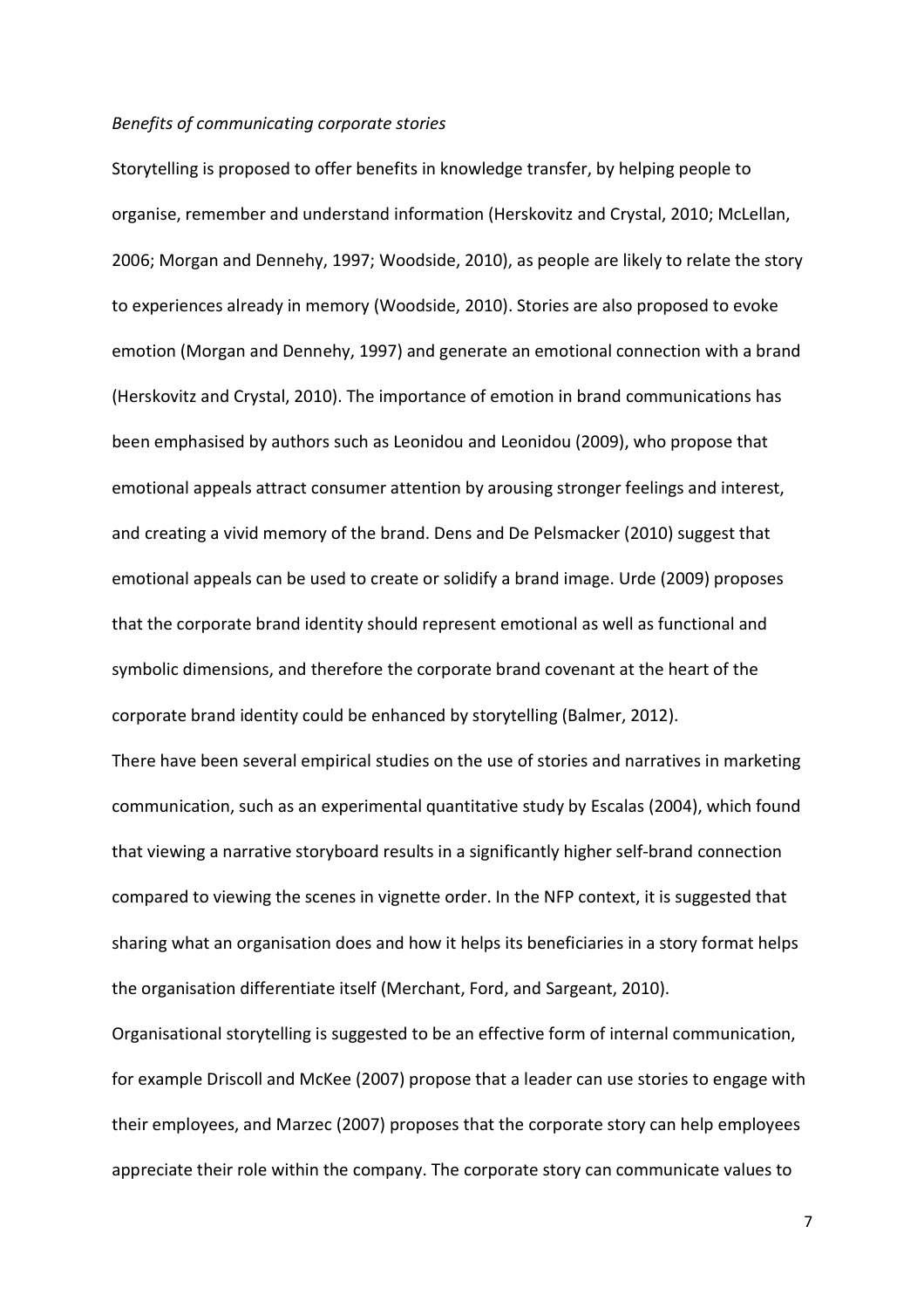employees (de Chernatony, Cottam, and Segal-Horn, 2006), and can influence and inform employees about the corporate culture (Mossberg, 2008; Smith and Keyton, 2001). These proposed benefits of communicating through stories indicate that corporate storytelling could be effective in corporate branding, by reaching audiences on a rational level (aiding understanding, storage and memory of information), and emotional level (through generating an emotional connection).

In order to gain insight into how corporate stories could build the corporate brand, IM theory is discussed below as a theoretical perspective on corporate storytelling.

## **Impression management theory**

Elsbach, Sutton and Principe (1998) refer to organisational IM as any action purposefully designed and carried out to influence an audience's perception of an organisation. The origins of IM theory are attributed to Goffman (1959), who presents a dramaturgical perspective of social interactions, which views people as 'actors' engaging in 'performances' before 'audiences' (Gardner and Martinko, 1988). IM theory is a relevant perspective to explore the use of corporate stories in building the corporate brand, as Srivoravilai, Melewar, Liu and Yannopoulou (2011) name it as one of the most influential theories regarding corporate reputation, and Mishina, Block and Mannor (2012) use IM theory to explore the formation of organisational reputations, and propose that companies often use impression management to manage stakeholder perceptions and evaluations. Stanton, Stanton and Pires, (2004) argue that IM provides a rationale for corporate communication, and the study by George (2000) analyses the University of Texas' application of IM techniques to achieve its communication goals. Previous studies have used IM theory to explore forms of corporate communication such as the annual report (such as Merkl-Davies and Brennan (2011), Rahman (2012), and Schleicher (2012)), but there are a lack of studies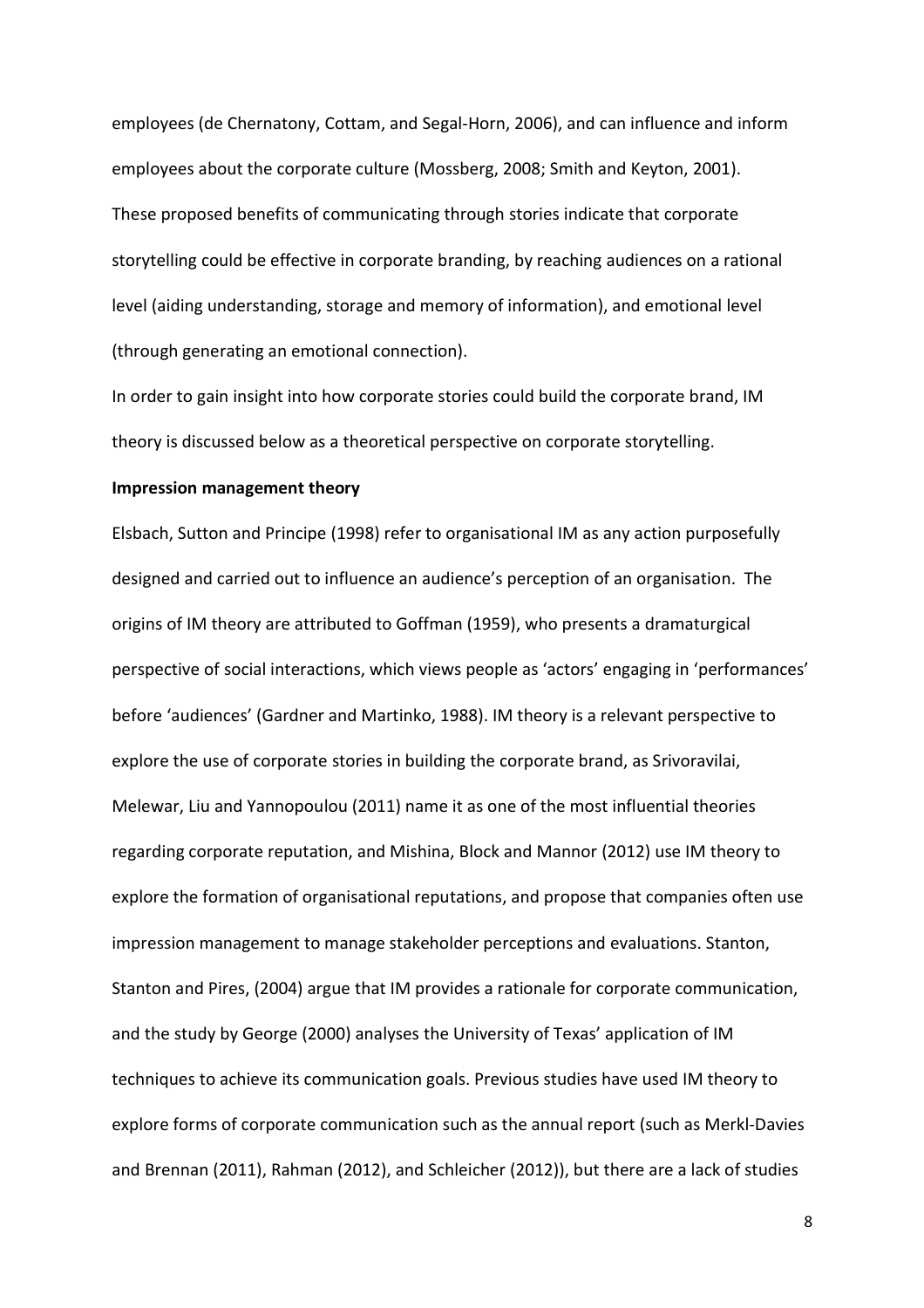focusing specifically on IM perspectives of corporate stories. The corporate branding literature notes that interactions with brand communications enable stakeholders to form an impression of the organisation (Abratt and Keyn, 2012), and this indicates that IM theory could also therefore bring insight into the use of corporate stories as a form of communication to build the corporate brand.

There are several IM behaviours available to individuals (Carter, 2006), and this can also be extended to organisations. Assertive, defensive, demonstrative and illustrative IM strategies are identified by Bolino, Kacmar, Turnley and Gilstrap (2008), and within the assertive and defensive strategies, specific IM behaviours are also identified. Bolino and Turnley (2003) develop a scale of five assertive IM behaviours, from a taxonomy of IM behaviours presented by Jones and Pittman (1982); 1. ingratiation, 2. self-promotion, 3. exemplification, 4. supplication, 5. intimidation. These behaviours, alongside behaviours identified by Bolino et al. (2008) and Schlenker and Weigold (1992), are detailed in Table 2.

| IM strategy:                                                                                      | IM behaviour:   | <b>Definition:</b>                                                                                                                          |  |
|---------------------------------------------------------------------------------------------------|-----------------|---------------------------------------------------------------------------------------------------------------------------------------------|--|
|                                                                                                   | Ingratiation    | Seeking to be viewed as likeable by<br>flattering others or doing favours for<br>them                                                       |  |
| Assertive – the organisation<br>proactively manages                                               | Self-promotion  | Communicating the organisation's<br>abilities and accomplishments, to<br>appear competent                                                   |  |
| impressions about<br>themselves to create a<br>desired image (Tetlock and<br>Manstead, 1985)      | Exemplification | Showing the organisation as doing<br>more or better than is necessary,<br>going beyond the call of duty, to<br>appear dedicated or superior |  |
|                                                                                                   | Supplication    | Showing the organisation's<br>weaknesses or limitations                                                                                     |  |
|                                                                                                   | Intimidation    | Threatening or bullying others                                                                                                              |  |
| Defensive - the organisation<br>reactively manages<br>impressions about<br>themselves in order to | Apologies       | Admitting that an act the<br>organisation is involved in is wrong<br>and expressing the organisation's<br>regret                            |  |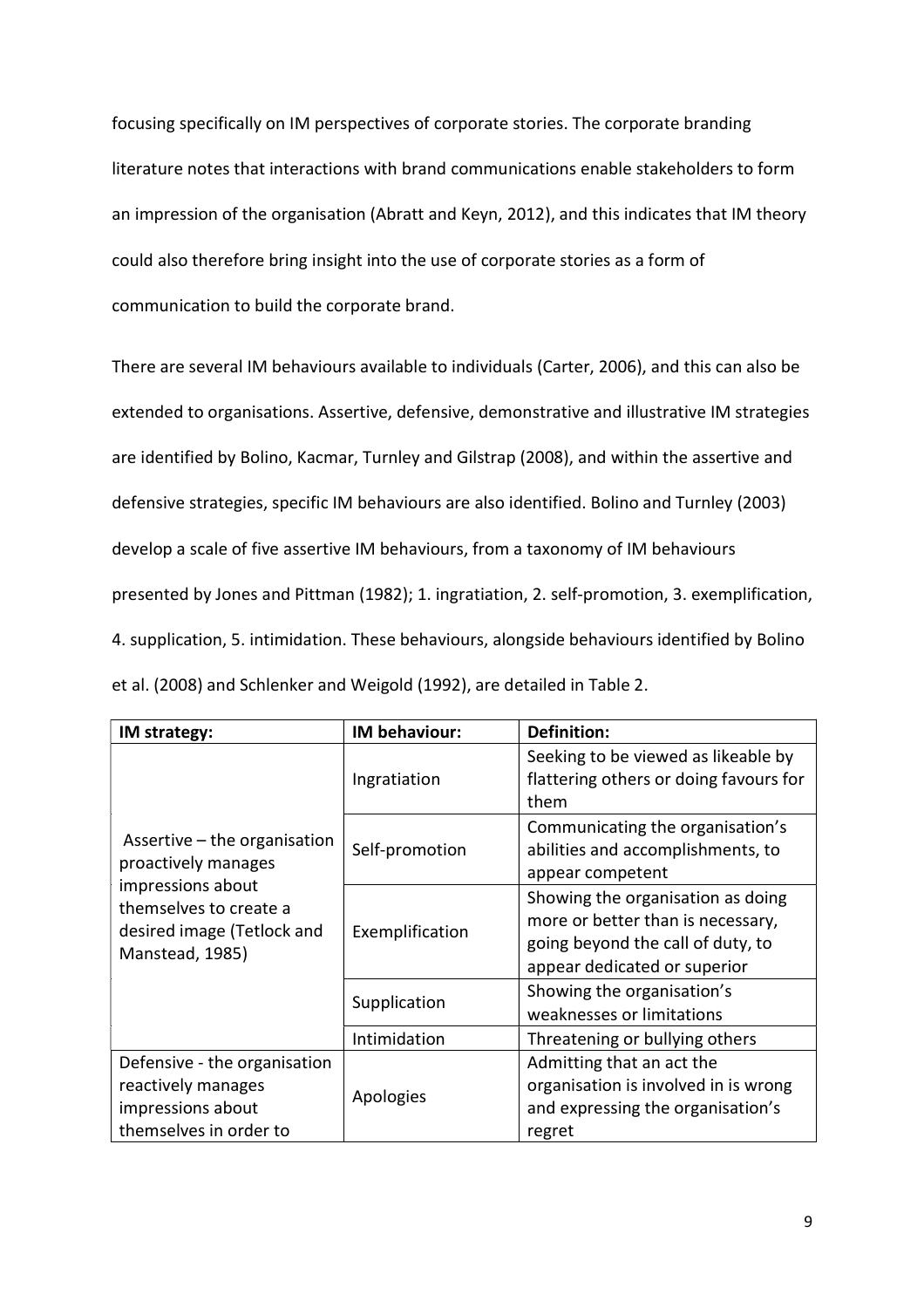| protect their established<br>image (Tetlock and<br>Manstead, 1985)                                                                                                   | <b>Excuses</b>              | Attempting to minimise the<br>organisation's linkage to or<br>responsibility for a bad act                                                                         |  |
|----------------------------------------------------------------------------------------------------------------------------------------------------------------------|-----------------------------|--------------------------------------------------------------------------------------------------------------------------------------------------------------------|--|
|                                                                                                                                                                      | Justifications              | Altering audiences perceptions of an<br>act the organisation is involved in,<br>minimising the amount of harm<br>done, or transforming the act from<br>bad to good |  |
| Demonstrative - providing<br>facts or details about the<br>specific activities<br>undertaken by the<br>organisation (current<br>activities) (Bolino et al.,<br>2008) | No behaviours<br>identified | N/a                                                                                                                                                                |  |
| Illustrative - making broad<br>generalisations about the<br>organisation, for example its<br>wider purpose or aims<br>(Bolino et al., 2008)                          | No behaviours<br>identified | N/a                                                                                                                                                                |  |

**Table 2: Definitions of impression management strategies and behaviours**  (based on Bolino et al. (2008), Bolino and Turnley (2003) and Schlenker and Weigold (1992))

Exploring the IM strategies/behaviours evident in corporate stories can indicate the

potential for corporate stories to influence the impressions that audiences form of the

corporate brand. Comparing the story elements and IM strategies/behaviours shows that

certain story elements could be used as part of IM, illustrated in Table 3 and discussed

further below.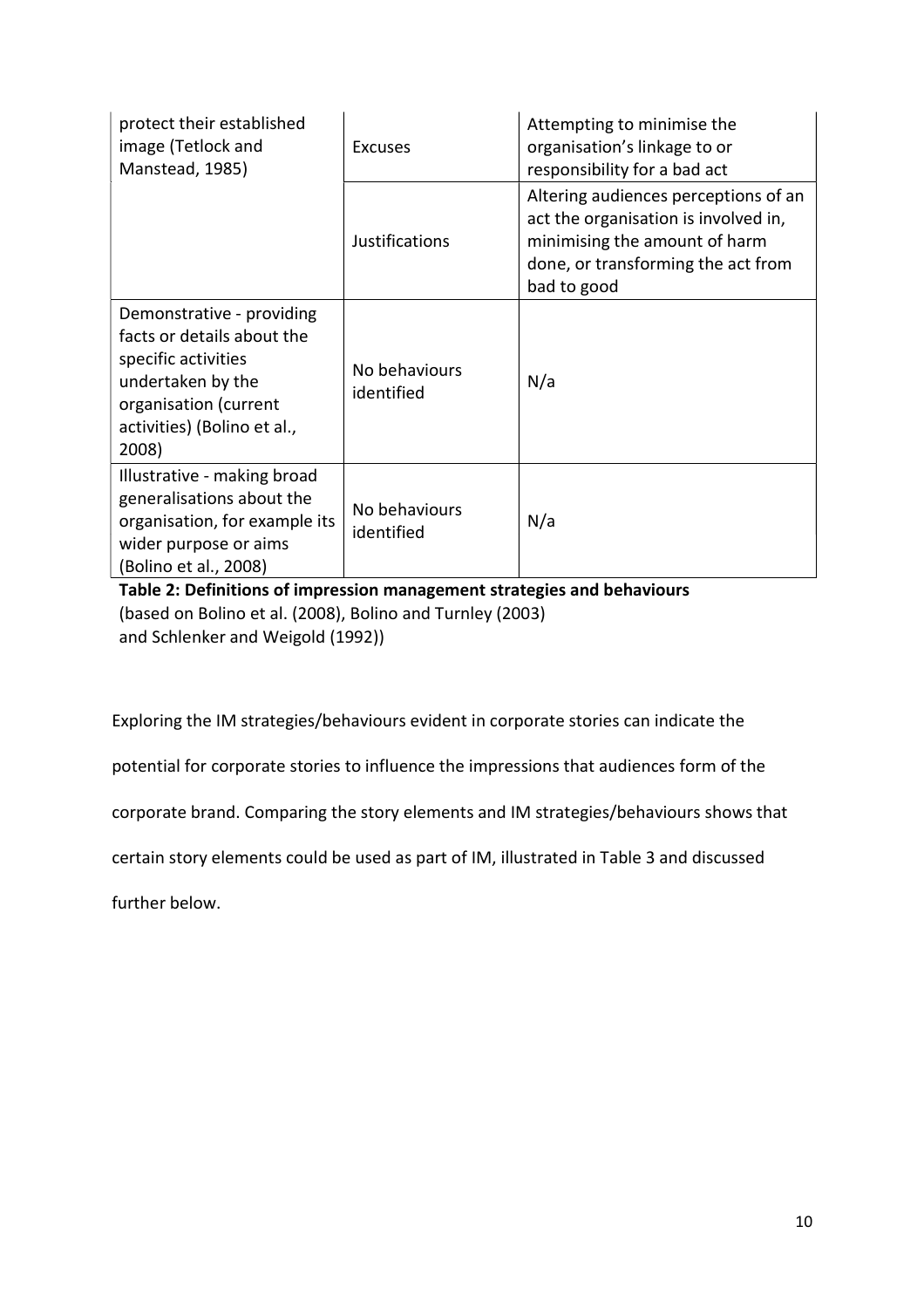| IM strategy:                                                                                                         | <b>IM behaviour:</b>             | Linked to story<br>element/s:* |  |  |
|----------------------------------------------------------------------------------------------------------------------|----------------------------------|--------------------------------|--|--|
|                                                                                                                      |                                  | Internal benefits              |  |  |
|                                                                                                                      | Ingratiation behaviour           | <b>External benefits</b>       |  |  |
|                                                                                                                      |                                  | Values                         |  |  |
| Assertive                                                                                                            | Self-promotion behaviour         | Accomplishments                |  |  |
| strategy                                                                                                             |                                  | Accomplishments                |  |  |
|                                                                                                                      | <b>Exemplification behaviour</b> | <b>External benefits</b>       |  |  |
|                                                                                                                      | Supplication behaviour           | Conflict                       |  |  |
|                                                                                                                      | Intimidation behaviour           | N/a                            |  |  |
| Defensive                                                                                                            | Justifications behaviour         | Conflict                       |  |  |
|                                                                                                                      | <b>Excuses behaviour</b>         | Conflict                       |  |  |
| strategy                                                                                                             | Apologies behaviour              | Conflict                       |  |  |
| Demonstrative<br>strategy                                                                                            | N/a                              | Activities                     |  |  |
| Illustrative                                                                                                         |                                  | Vision                         |  |  |
| strategy                                                                                                             | N/a                              | Mission                        |  |  |
| *Emotion element not linked to particular strategies/behaviours as could be<br>used across the strategies/behaviours |                                  |                                |  |  |

# **Table 3: Links between impression management strategies/behaviours and story elements**

Firstly considering the assertive strategy behaviours, the internal and external benefits elements could be used as part of ingratiation behaviour, as in the study of annual reports by Ogden and Clarke (2005, p. 329), ingratiation was identified as 'sharing benefits with customers', such as rebates and lower bills. This could have an impact on stakeholder perceptions of the corporate brand, as ingratiation behaviour aims to make the organisation appear attractive and likeable (Connolly-Ahern and Broadway, 2007; Young, Gardner and Gilbert, 1994), which could be achieved by communicating what it offers its stakeholders. The values element could also be used as part of ingratiation behaviour, as values are suggested to express the organisation's beliefs and principles (de Chernatony and Segal-Horn, 2003; Hall, 1989; Quigley, 1984), and express what the organisation stands for (Verma, 2009-2010), and communicating these could make the organisation more likeable,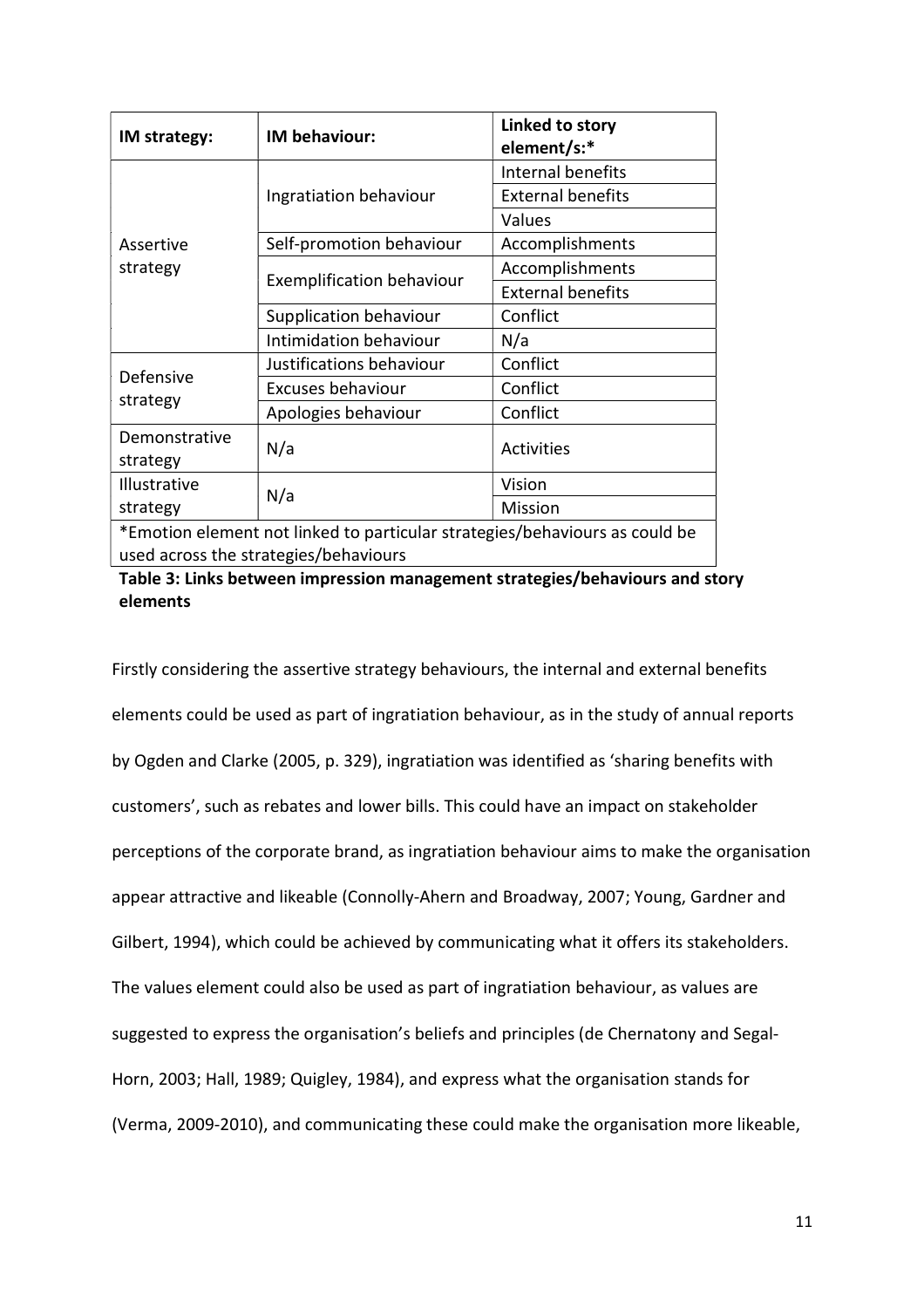as Edvardsson, Enquist and Hay (2006) propose that brands communicate an organisation's values to create a distinct and favourable image.

The accomplishments element could be used as part of self-promotion behaviour, as this behaviour involves promoting the organisation's achievements. Using this element in stories could have an impact on audiences' impressions of the corporate brand, by showing that it is competent, which is suggested to be related to corporate credibility (Connolly-Ahern and Broadway, 2007), and emphasising the performance and efficiency of the organisation has been proposed as important to differentiate charities (Sargeant et al., 2008). Srivoravilai et al. (2011) also found that self-promotion can help build the corporate reputation. The exemplification behaviour could also use the accomplishments element, by referring to the organisation's achievements in their corporate social responsibility activity, as found in the study by Perks, Farache, Shukla and Berry (2013). The external benefits element could also be used, by showing how the company has provided benefits for the public good (Ogden and Clarke, 2005). Using this behaviour in stories could impact stakeholder perceptions of the corporate brand, by making it appear virtuous and morally worthy (Connolly-Ahern and Broadway, 2007; Young et al., 1994).

The conflict element could be used as part of the supplication behaviour, as this element identifies the problems the company has faced (indicating an area of weakness), but also how these have been overcome (Dowling, 2006; McKee, 2003; Woodside et al., 2008). The conflict element could also be used as part of the defensive strategy (including the justifications, excuses, and apologies behaviours), as this strategy involves the company reacting to a problem that has occurred. This behaviour can impact stakeholder perceptions by helping the brand to gain, maintain or repair its legitimacy, and avoid negative or undesirable qualities being attributed to it (Ogden and Clarke, 2005).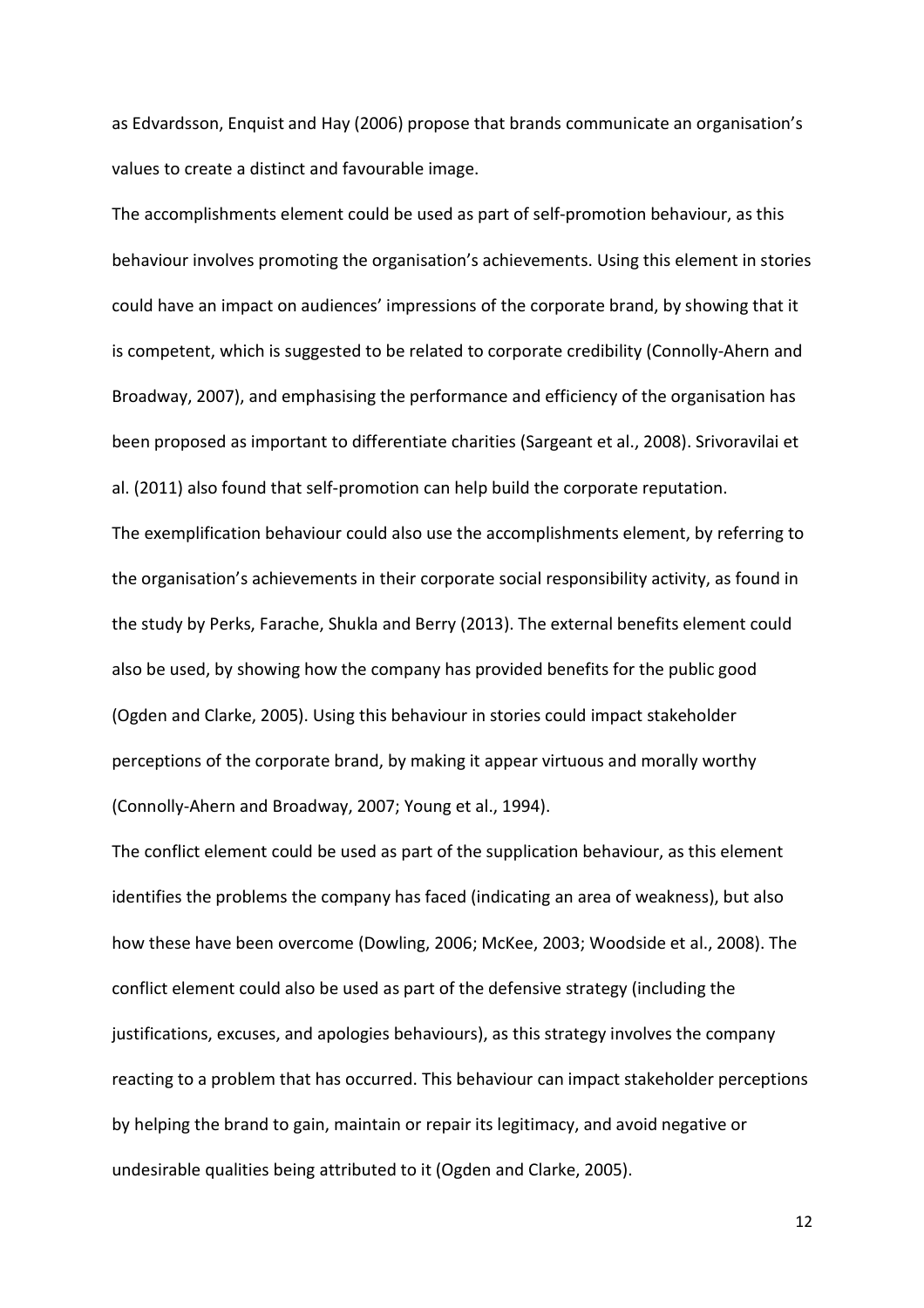Using the activities element appears to be a demonstrative strategy, as this strategy involves communicating the activities undertaken by the organisation (Bolino et al., 2008). The demonstrative strategy could impact stakeholders' impressions of the corporate brand, as Merchant et al. (2010) propose that a communicating what a NFP organisation does can differentiate the organisation.

 The vision and mission elements could be used as part of an illustrative strategy, as this IM strategy focuses on the organisation's wider purpose and aims, and these can be encapsulated in the organisation's vision and mission (Hirota, Kubo, Miyajima, Hong and Park, 2010; Verma, 2009-2010). The demonstrative and illustrative strategies could influence audiences' perceptions by informing them about key aspects of the corporate brand, in terms of both specific activities and its broader purpose, although these strategies have not been explored so much in the literature as the assertive and defensive strategies. The remaining assertive strategy behaviour, intimidation, is not clearly associated with a particular story element, as stories are not perceived in the literature to be used for threatening audiences. The emotion story element has not been linked here to a particular IM strategy/behaviour, as emotion is proposed as a key element of stories, such as by Gabriel (2000), and different emotions (positive and negative) could potentially be used across the IM strategies; for example pride could be portrayed as part of self-promotion behaviour, whereas fear could be portrayed as part of supplication behaviour.

#### **Literature review conclusion**

The four reputation platform themes could be potential starting points of corporate stories, and could be presented by the elements of corporate stories suggested in the literature. However, the studies which identify these elements are predominantly conceptual (including Barnes (2003), Dowling (2006), Driscoll and McKee (2007); Larsen (2000), Marzec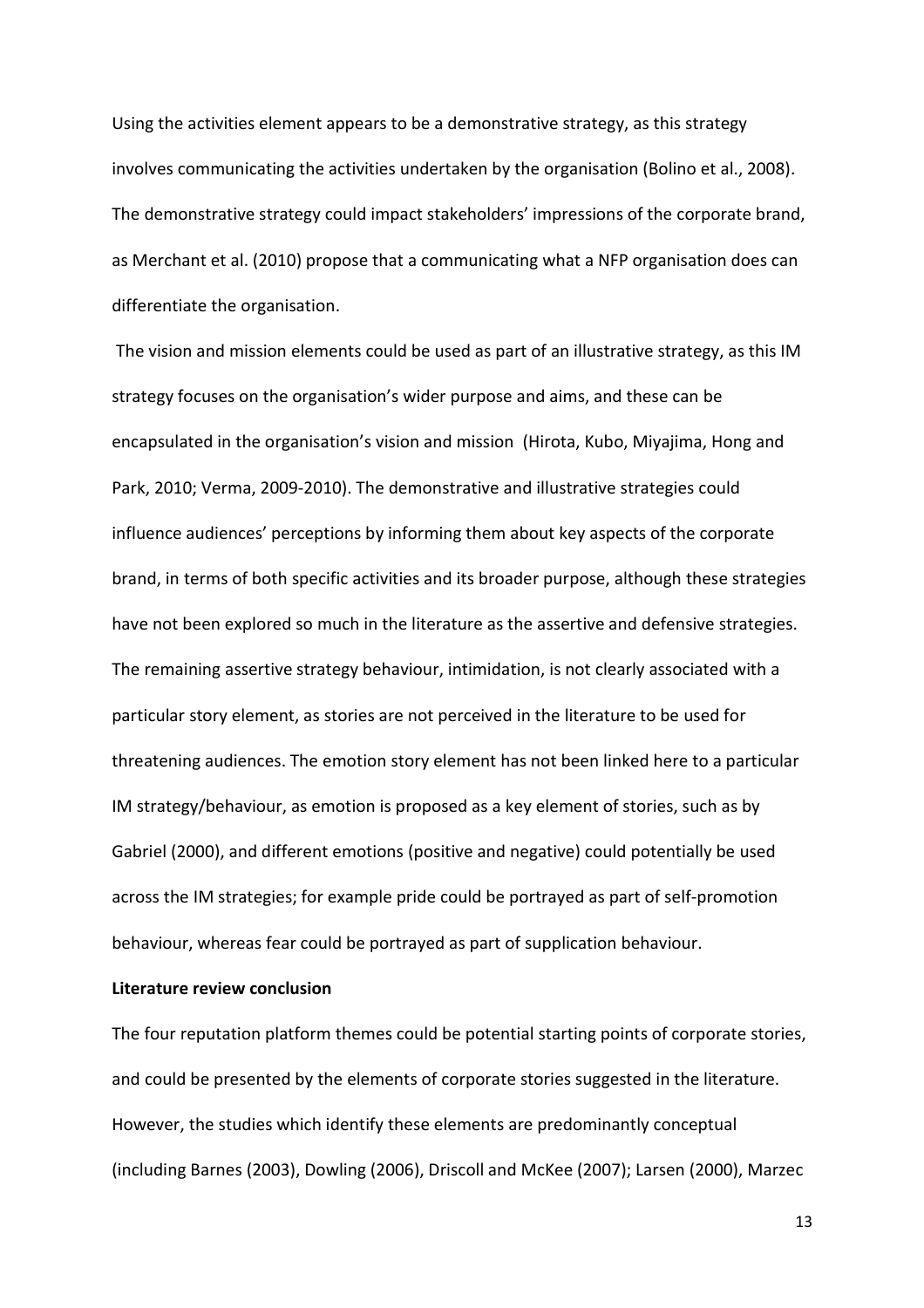(2007), and McKee (2003)), and it is therefore necessary to explore the validity of the themes and elements with empirical research. The IM perspective offers potential insight into how corporate stories could build the corporate brand, by influencing the impressions that stakeholders form of the organisation. The link between themes and elements of corporate stories and IM strategies/behaviours indicates that these elements will influence audiences' perceptions of the corporate brand. The rest of this paper discusses the empirical study undertaken to explore the corporate stories currently presented by organisations.

## **Method**

The cases in this study were selected from two populations; the FTSE 100 Index, and large charities in England and Wales with an income range of £10,000, 001 and over (a total of 398 charities). The FTSE 100 companies are a suitable population because they include companies from a broad range of industries, which is important as corporate stories may be different according to the industry/industries the company operates in. A census was conducted of the FTSE 100 companies, and 100 large charities were randomly sampled from the population of charities, using a systematic sampling method, so there were an equal number of cases from both sectors.

## *Data collection and content analysis*

Corporate stories were identified from the official website of each organisation in the sample, using the definition of corporate stories as a form of narrative that presents a unified series of logically and chronologically related events about the organisation (based on Forster (1963) and Martin et al. (1983)). Although corporate stories can be presented through many forms of corporate communication, this study focuses on the corporate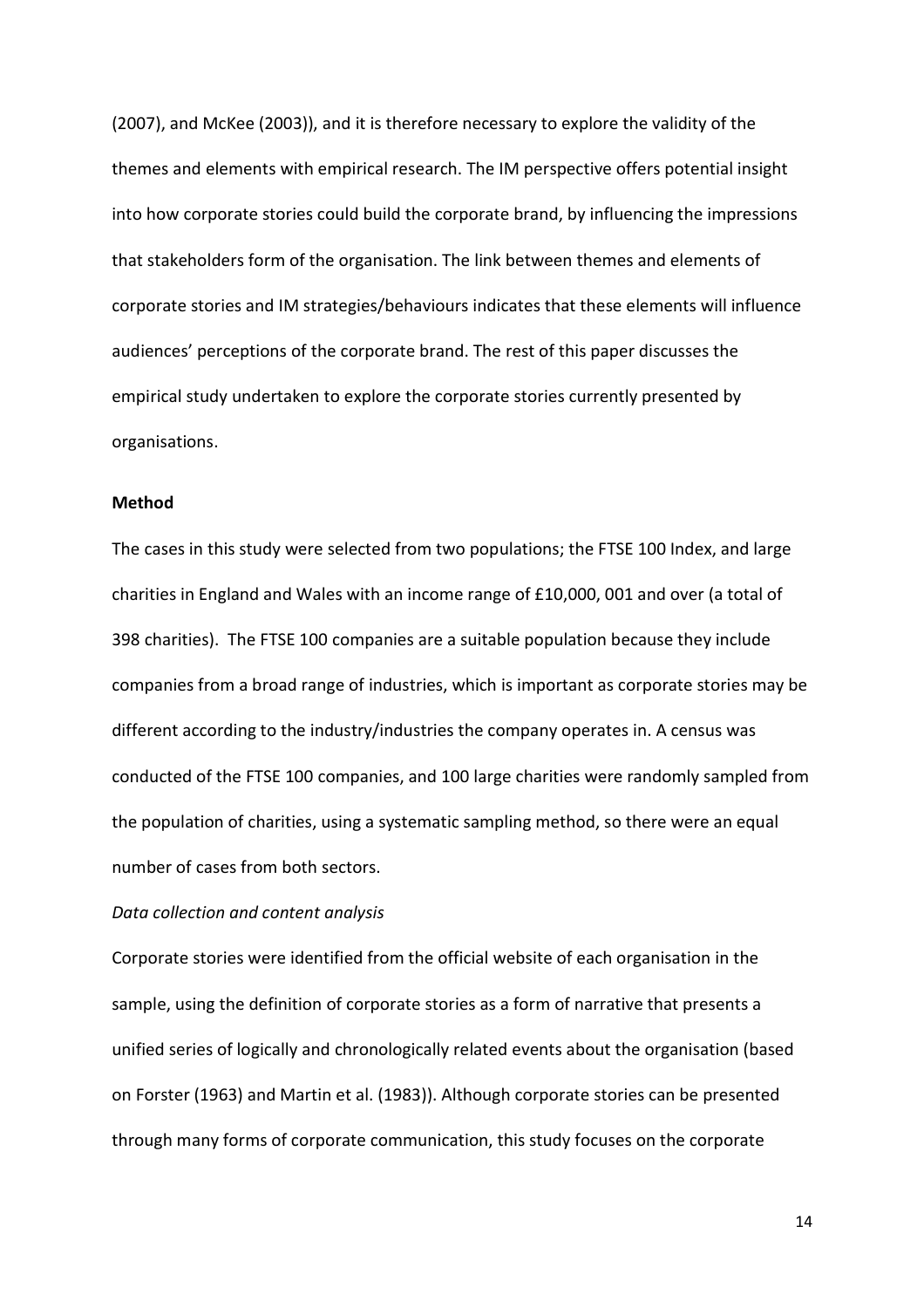stories presented on organisations' official websites, as it is proposed that strong brand perceptions can be developed online (Simmons, 2007), and the corporate website can be a substantial part of an organisation's external communication (Suvatjis, et al., 2012). From an IM perspective, the corporate website has been proposed as an important IM and image building tool for organisations, because they are a constantly available source of information for an organisation's publics (Connolly-Ahern and Broadway, 2007).

Content analysis was then conducted, in order to identify the elements present in the stories. Content analysis has been used successfully in previous studies in corporate identity and branding, such as Knox and Bickerton (2003), and Opoku, Abratt and Pitt (2006), as well as studies exploring IM in corporate communication, such as Brennan, Guillamon-Saorin and Pierce (2009), Merkl-Davies, Brennan and McLeay (2011), Ogden and Clarke (2005), and Schleicher (2012). The content analysis was undertaken manually and a thematic approach used, as in the study by Brennan et al. (2009). A coding manual was produced by the lead researcher to provide instructions for identifying stories from the organisations' websites and for coding the stories collected for story elements. The coding manual was tested for reliability between the lead researcher and two other coders (discussed below), to firstly ensure consistent identification of corporate stories from organisations' websites, and then to enable content to be coded reliably, and ensure that the content analysis was transparent and objective. The researcher took a deductive approach in the study by determining the themes of the coding manual based on the literature on corporate storytelling. Multiple codes could be assigned to the same data, to allow for multiple meanings within the data.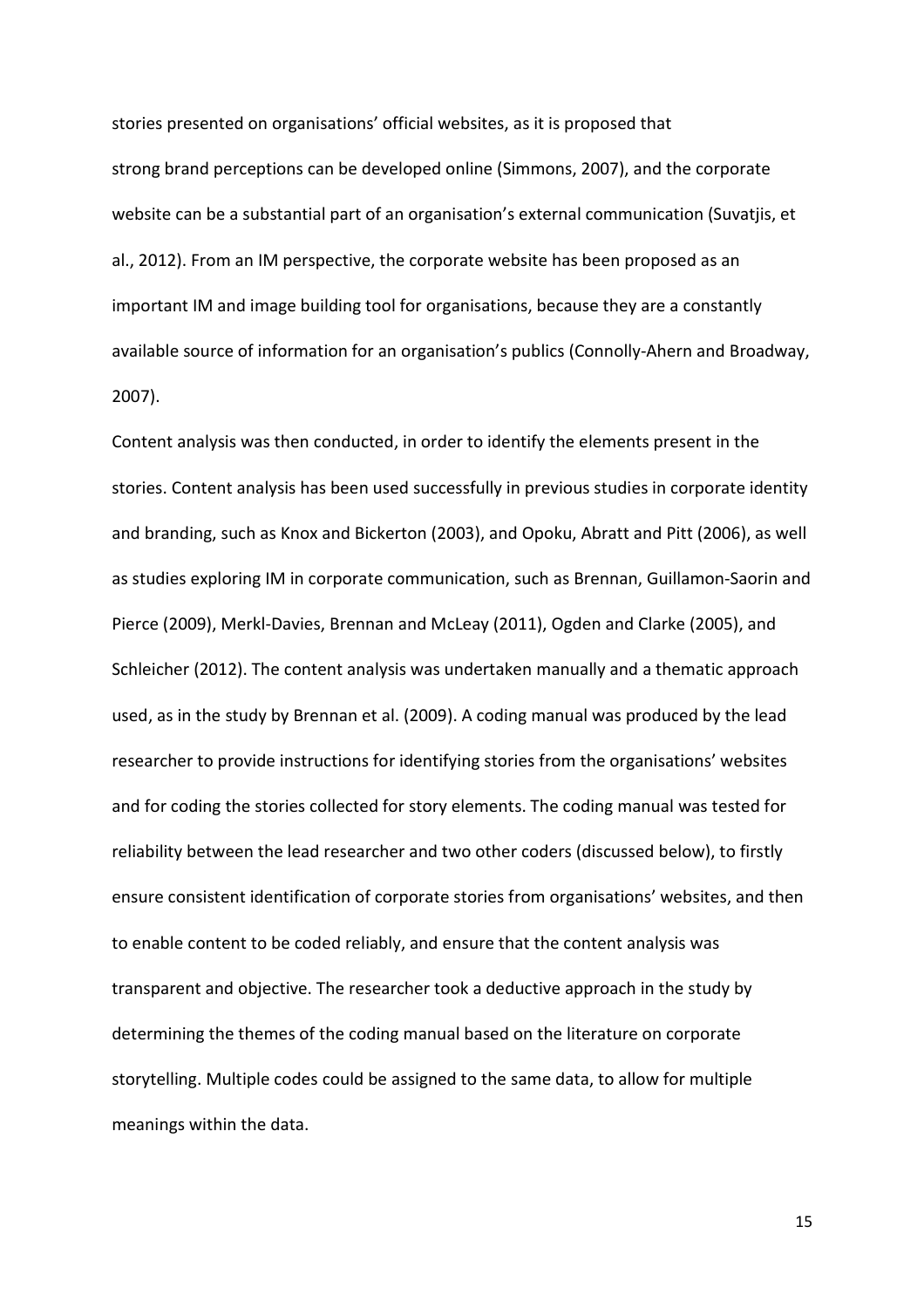### *Pilot study*

A pilot study of the data collection procedures and content analysis was conducted, to check if the required data could be found on organisations' websites, and in which sections of the websites. The pilot study found that corporate stories can be identified by looking at the 'About Us', or similar, sections of an organisation's website, and also using the website's search engine to search for 'story' and 'history'. Reliability of the coding manual was tested based on agreement between three coders (the primary researcher, one coder who was familiar with the topic, and one coder who was unfamiliar with the topic); the coding manual was used by the two other coders to collect and code data independently from the primary researcher, and then the inter-coder reliability levels were measured. According to Neuendorf (2002), reliability coefficients of .80 or greater are acceptable; this was therefore the minimum reliability level accepted, and the instructions for both the initial identification of corporate stories, and the coding of stories, met this requirement. Any discrepancies in the coding of the pilot study were discussed between the coders and the coding manual revised, in order to improve the reliability of the final study, following the procedure used in the study by Brennan et al. (2009). The reliability of the coding manual was tested again during the final study, which also resulted in inter-coder reliability scores of above .80, meaning that the coding manual produced an acceptable level of reliability and could be used by other researchers to replicate this study.

## **Research Findings**

The websites of all the FTSE 100 Index companies and 100 charities were searched for corporate stories. Stories were presented on the websites of around half of both FTSE 100 companies and charities (47% and 52%), therefore 99 organisations and their corporate stories were included in the analysis. Some corporate stories were spread across more than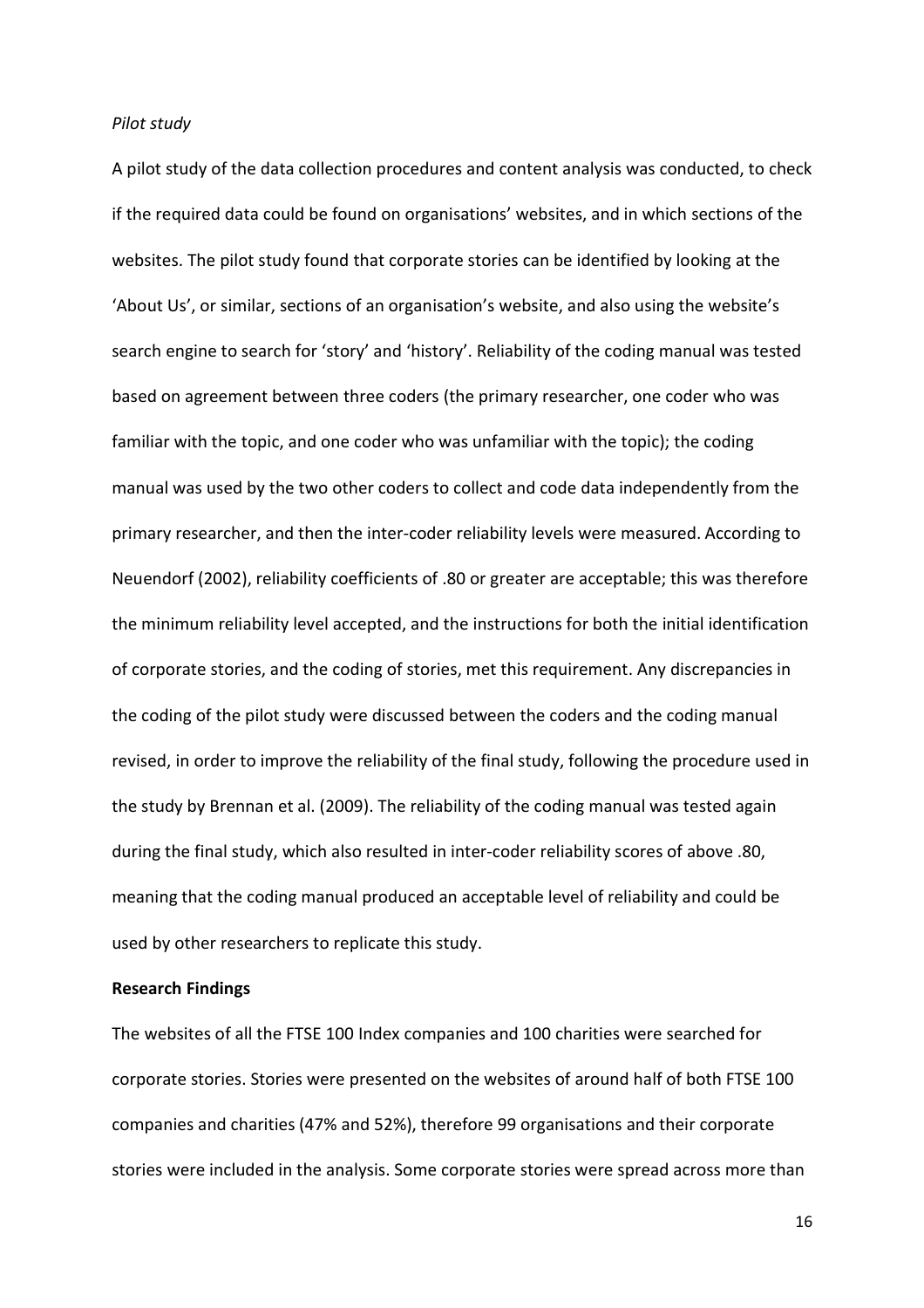one page of the organisation's website, and these sections were therefore all included in the pool of data for analysis. The FTSE 100 company stories were on average slightly longer than the charity stories (average word length of 2134 for the FTSE 100 company stories and 1991 words for the charity stories).

## *Story themes and elements present in corporate stories*

There are differences in the elements identified between the two populations, summarised in Table 4.

| <b>Story</b><br>theme: | <b>Story element:</b>   | % of FTSE<br>100<br>company<br>stories<br>with<br>element: | $%$ of<br>charity<br>stories<br>with<br>element: | Total % of<br>stories<br>with<br>element: |
|------------------------|-------------------------|------------------------------------------------------------|--------------------------------------------------|-------------------------------------------|
|                        | 1. Activities           | 36.20%                                                     | 51.90%                                           | 44.40%                                    |
| <b>Activities</b>      | 2.<br>Accomplishments   | 85.10%                                                     | 75%                                              | 79.80%                                    |
| <b>Benefits</b>        | 3. Internal<br>benefits | 10.60%                                                     | 9.60%                                            | 10.10%                                    |
|                        | 4. External<br>benefits | 40.40%                                                     | 75%                                              | 58.60%                                    |
| Emotional              | 4. Emotion              | 23.40%                                                     | 61.50%                                           | 43.40%                                    |
|                        | 5. Conflict             | 44.70%                                                     | 51.90%                                           | 48.50%                                    |
|                        | 6. Vision               | 8.50%                                                      | 1.90%                                            | 5.10%                                     |
| Strategy               | 7. Mission              | 4.30%                                                      | 11.50%                                           | 8.10%                                     |
|                        | 8. Values               | 21.30%                                                     | 5.80%                                            | 13.10%                                    |

**Table 4: Story themes and elements identified in corporate stories** 

The number of stories with each element varied widely, indicating that organisations place greater importance on the inclusion of some elements in their corporate stories than others. The accomplishments element (part of the activities theme) was identified most frequently (in 85.1% of FTSE 100 company stories and 75% of charity stories), indicating that organisations in both sectors focus on promoting their successes in corporate stories. The self-promotion IM behaviour is evident in the use of the accomplishments element, for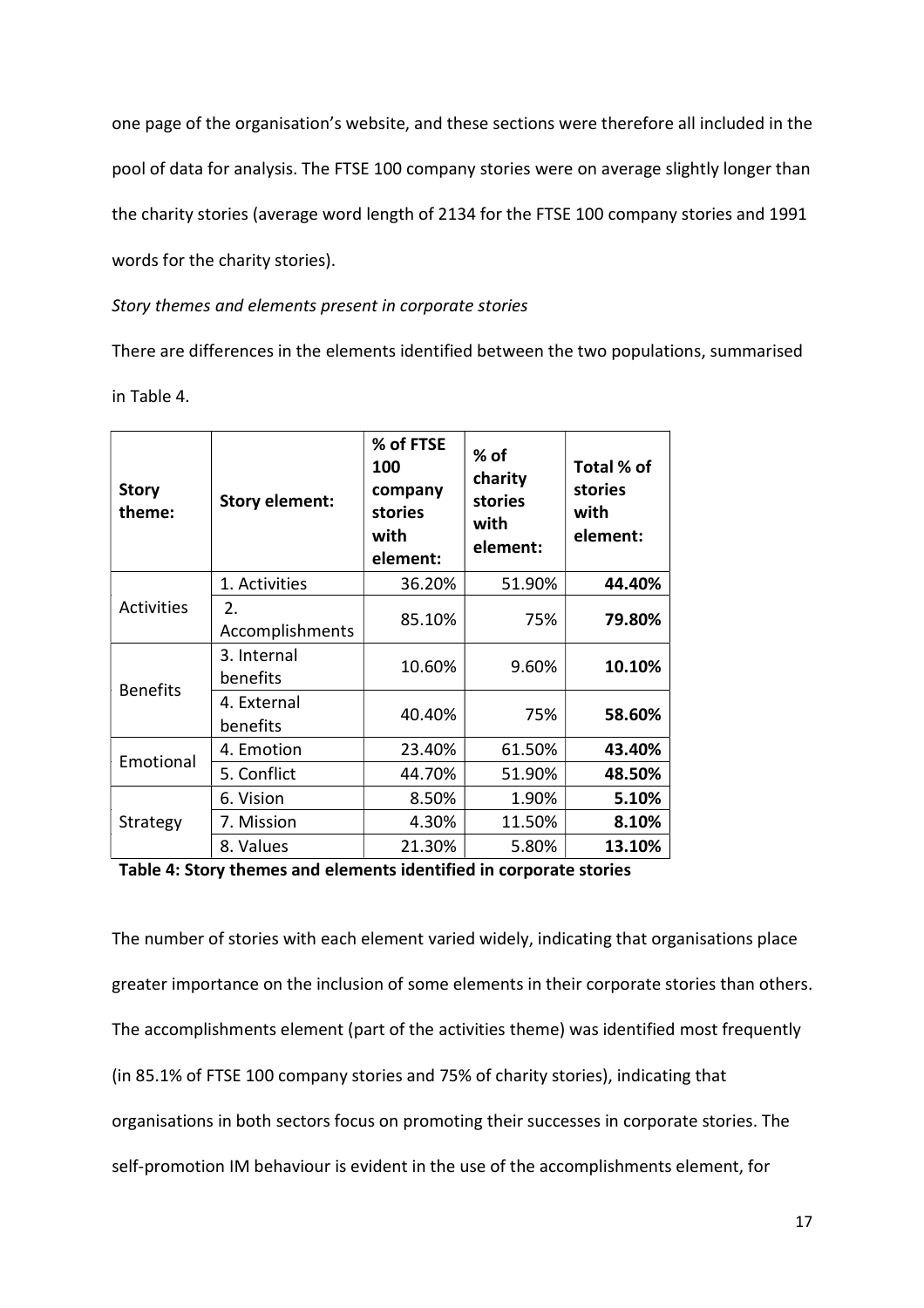example in the Amnesty International story; 'we have become the biggest and most trusted voluntary organisation in the world', as is the exemplification behaviour (focusing on achievements associated with corporate social responsibility), for example in the BT Group story; 'we are twice winners of the Queen's Award for Enterprise for Sustainable Development'.

The activities element was identified less frequently (in 36.2% of FTSE 100 company stories, and 51.9% of charity stories). The demonstrative strategy is evident in the use of the activities element, for example in the RSPCA story; 'we are working with China to develop its first animal welfare law'. This indicates that charities use the demonstrative strategy more in their stories to inform audiences about their activities, perhaps because they have less awareness than the well-known brand names in the FTSE 100 Index.

Activities and accomplishments are internally focused facts, and are predominantly an informational appeal, whereas the literature suggests that emotional appeals are more effective in communicating with stakeholders and building brands (such as Leonidou and Leonidou (2009)), indicating that the activities theme may not be the most effective to use in corporate stories. However the activities theme could be a starting point for stories to build the corporate brand by showing the activities of the organisation, and establishing its competence. Organisations in both sectors could include more information about their activities in their stories, particularly as it is suggested that sharing what the organisation does can differentiate a charity (Merchant et al., 2010), and could therefore also differentiate corporate brands in both the for-profit and NFP sectors.

The emotional story theme comprises the conflict and emotion elements, and both of these elements are identified less frequently than accomplishments. The literature indicates that charities should use an emotional appeal in their communication (Merchant et al., 2010),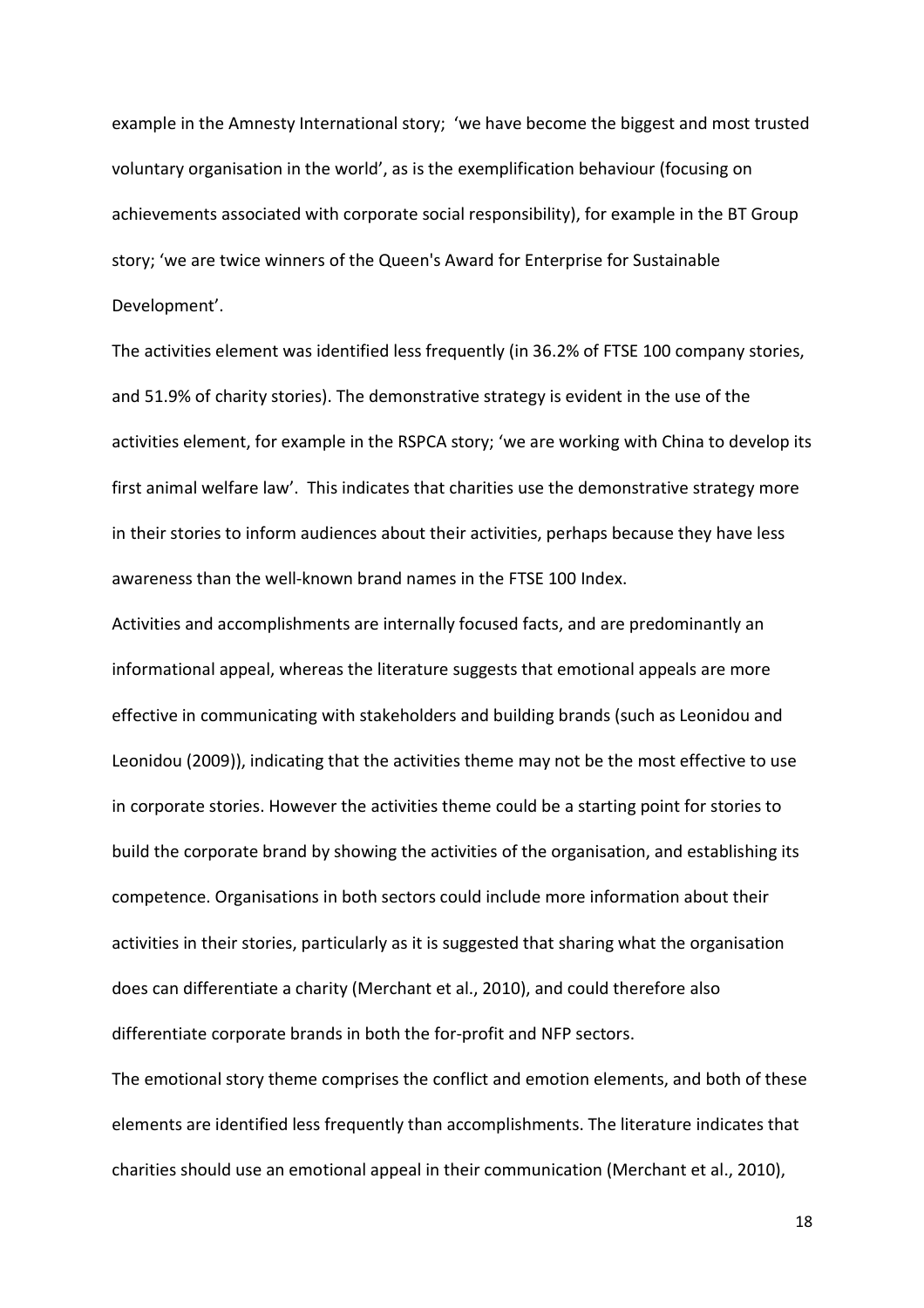whereas under two thirds of charity stories (61.5%) included the emotion element. The FTSE 100 companies used emotion even less than the charities, in only 23.4% of stories, which is again surprising as the literature on storytelling emphasises the importance of emotion in stories (such as Herskovitz and Crystal (2010), and Woodside (2010)). The emotion element is associated with multiple IM strategies/behaviours due to the range of possible emotions being portrayed, for example in the BP story the ingratiation behaviour portrays positive emotion; 'Car owners were ready for service with a smile', and the supplication behaviour portrays negative emotion; 'But things would get worse before getting better. Smallpox and typhus swirled through the nearby countryside. Something close to hysteria gripped the community'.

Similarly, conflict was only used in 51.9% of charity stories, and therefore many charities are overlooking the potential to include how they have overcome barriers and resistance in their stories. Conflict was again identified less frequently in the FTSE 100 company stories (44.7%). The conflict element showed evidence of the supplication behaviour, as well as the apologies, excuses and justifications behaviours. Interestingly, companies in controversial industries, such as banking, oil, and tobacco, often used supplication behaviour as part of the conflict element in their corporate stories, including Royal Bank of Scotland (RBS) Group, HSBC, BP, Rio Tinto, Royal Dutch Shell, and British American Tobacco. For example in RBS' story; 'We have recently entered an exceptionally difficult period of our history...some of our major strategic decisions were subsequently shown to be bad mistakes'. The limited use of the conflict element and supplication behaviour however indicates that the FTSE 100 companies in particular are not maximising the effectiveness of their corporate stories, as this behaviour could be used to portray these companies in a vulnerable and sympathetic light, to encourage audiences to form a more favourable impression of the corporate brand.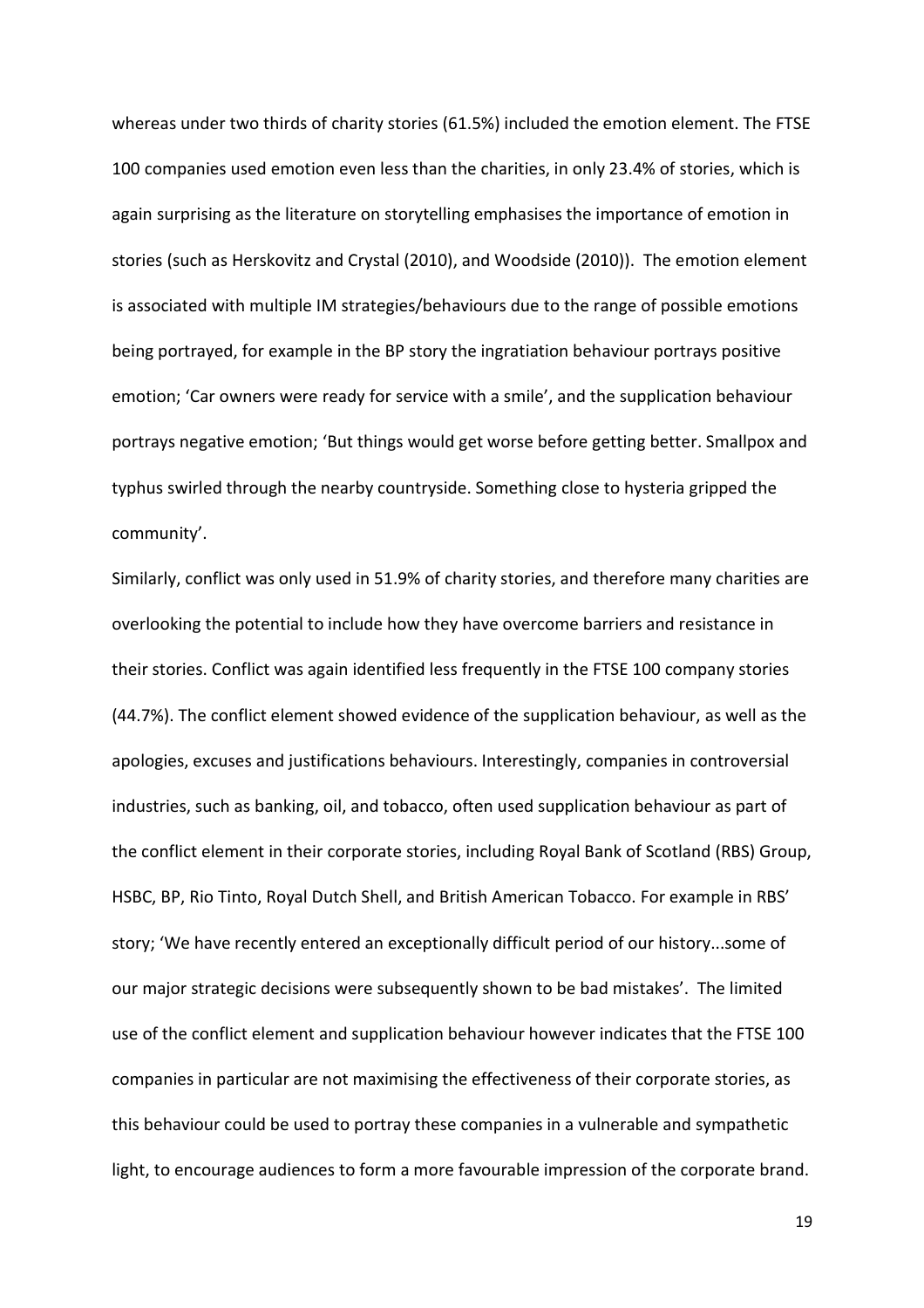The defensive strategy behaviours (excuses, justifications, and apologies) were occasionally used as part of the conflict element, mostly in FTSE 100 company stories. This could indicate either that the for-profit companies are more likely than charities to commit bad acts, for which they need to defend themselves, or that attention from the media and calls for greater transparency have made them more open than the charities in their stories. Imperial Tobacco Group for example uses the excuses behaviour to minimise the organisation's responsibility for what could be perceived as a bad act; 'By the end of 1993 the number of employees had fallen to 2,500. Given the establishment of the Single European Market in 1993, Imperial's actions were not surprising. It had to improve efficiency and reduce production costs to compete with its European counterparts'.

Justifications behaviour was identified where the organisation attempted to minimise the amount of harm done by an act, or transform the act from bad to good, for example from Rio Tinto's corporate story; 'A major disaster in which ten employees died in an underground mine in Austria intensifies Rio Tinto's journey to achieve zero harm....Rio Tinto subsequently initiated Group wide safety management systems...Today Rio Tinto has one of the best safety records in the industry'. Apologies behaviour is used in BP's corporate story, where they express regret that 'In the early part of the 20th century, the industry's effects on the natural environment didn't feature on many boardroom agendas. Sadly that may have included Anglo-Persian, the company that later became BP...'.

This indicates that the defensive strategy behaviours can be used in corporate branding to explain and attempt to make amends for bad behaviour. However, these behaviours were mainly used in referring to past events, rather than recent negative events, for example BP's oil spill in the Gulf of Mexico. Corporate failures were also largely ignored, for example M&S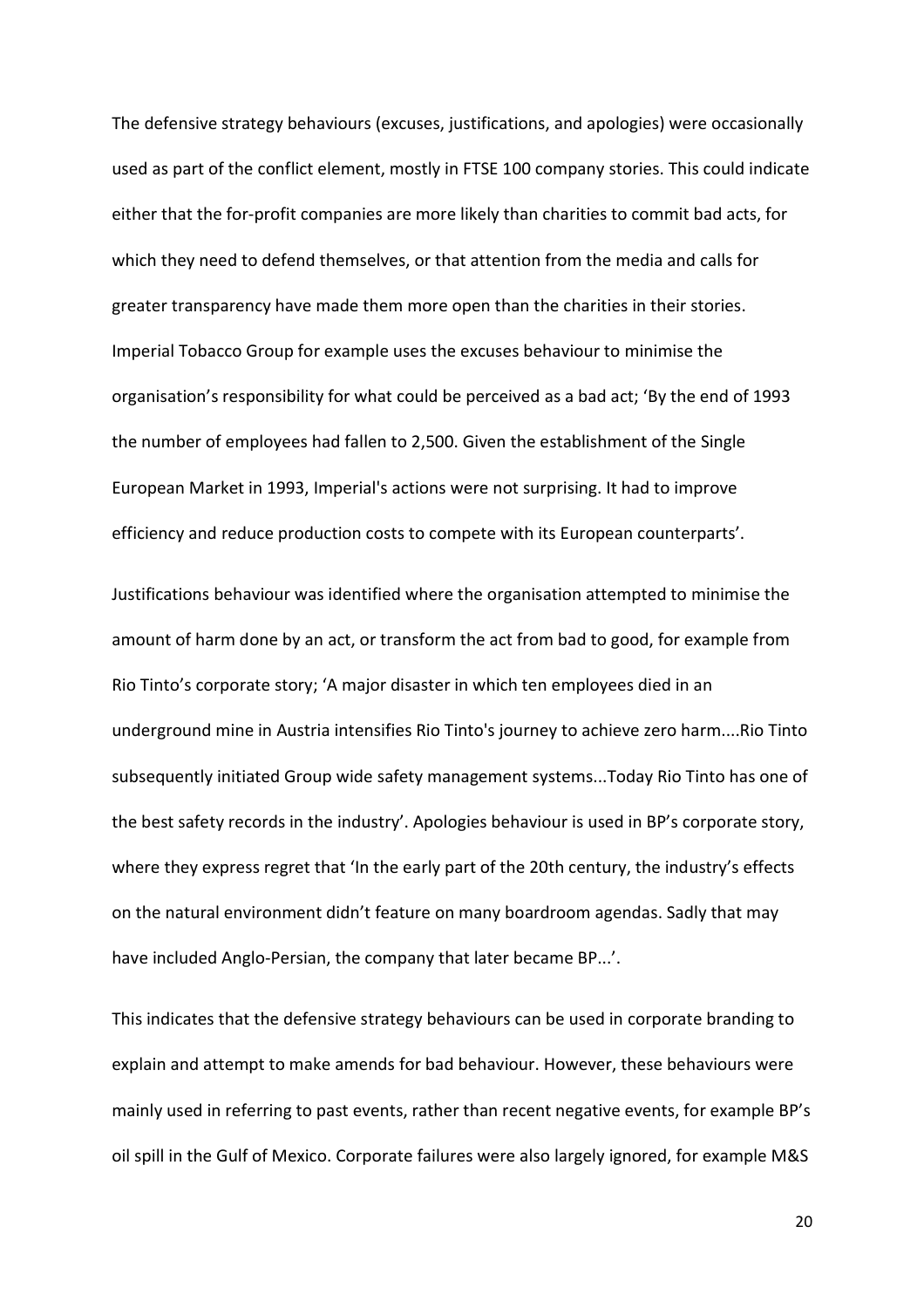do not discuss failures in their international expansion, such as in France in the early 2000s. By not using defensive IM behaviours to react to recent negative events and address corporate failures, organisations are missing the opportunity to use their corporate stories as part of their crisis communication to excuse, justify or apologise for their actions.

There were large differences in the identification of the elements in the benefits theme. External benefits were identified in a relatively high number of charity stories (75%) but in only 40.4% of FTSE 100 company stories. The lack of emphasis on external benefits by the FTSE 100 companies is surprising, as for-profit companies should convey to stakeholders what the company will deliver in terms of products, services, and customer experiences (Roper and Fill, 2012), and communicating benefits should also be important for charities, as they often exist for the benefit of a group in need, or society in general (Roper and Fill, 2012), and communicating how beneficiaries are helped can also enable the charity to differentiate itself (Merchant et al., 2010). Benefits for internal stakeholders are infrequently included by either the FTSE 100 companies or charities (in only 10.6% of the FTSE 100 company stories and 9.6% of the charity stories), which is concerning, as internal branding is important to ensure that employees deliver on the corporate brand promise (Punjaisri, Wilson and Evanschitzky, 2008). Ingratiation behaviour is evident in the use of internal and external benefits elements, for example the external benefits element in ARM's corporate story; 'ARM's business model…enabled multiple companies to benefit from ARM's innovation', and the internal benefits element in GSK's corporate story; 'GSK to reimburse 100% of uncapped tuition fees for all undergraduates it recruits in the UK', which aims to enhance the likeability of the companies with their stakeholders by expressing how the company acts in their favour. The exemplification behaviour is also evident in the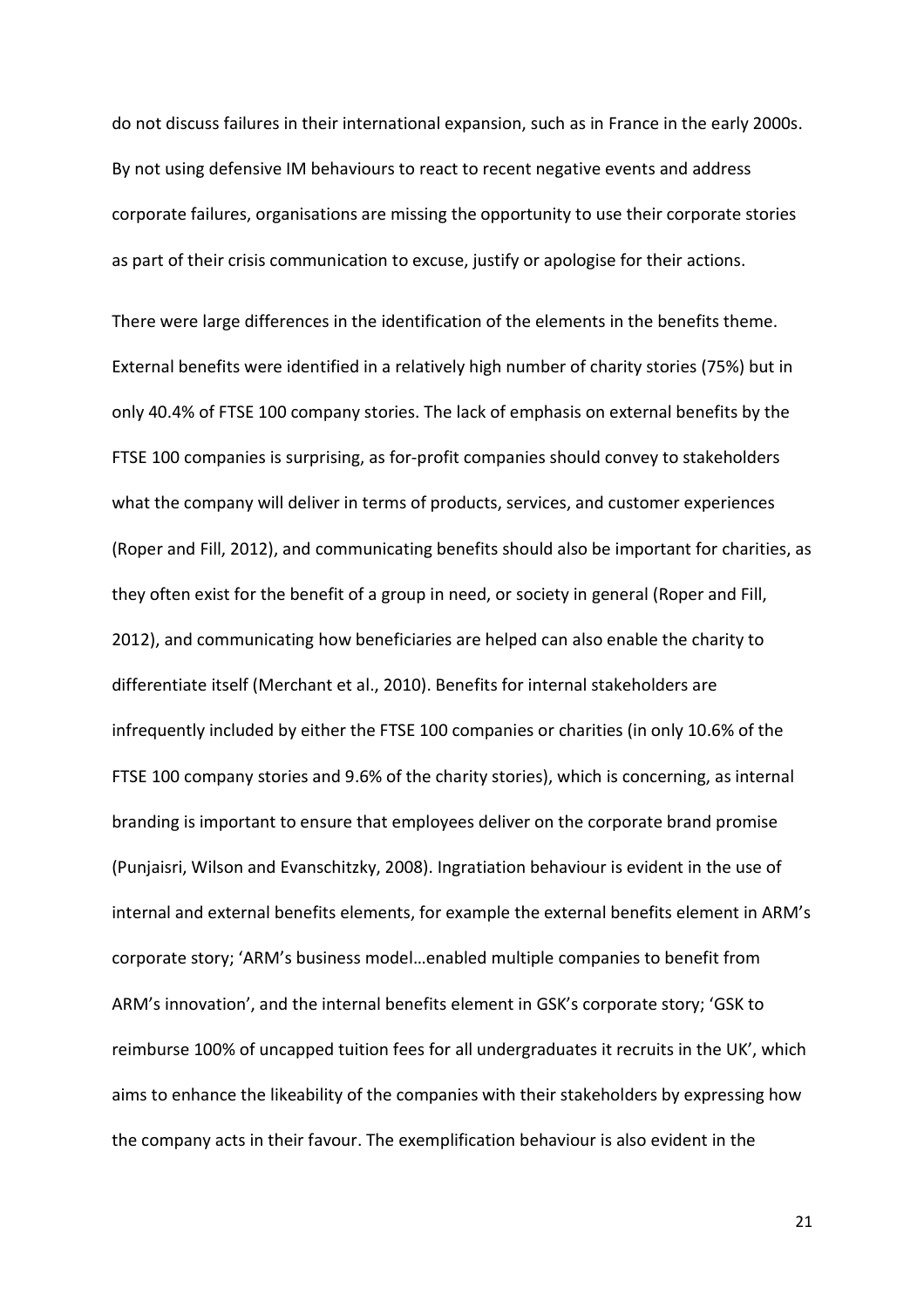external benefits element, by expressing benefits provided to wider communities beyond the organisation's immediate stakeholders, such as in in G4S' corporate story; 'The work we do helps to ensure the safety and welfare of millions of people'. The lower use of internal and external benefits in stories indicates that organisations are missing the opportunity to promote the benefits they offer in their stories, and to ingratiate themselves with stakeholders.

The strategy theme is neglected in most corporate stories, and vision, mission, and values statements generally appeared separately on the websites. The values element is identified in only 21.3% of FTSE 100 company stories, and 5.8% of charity stories. The ingratiation strategy is evident in the values element by promoting characteristics of the organisation that will hopefully appeal to stakeholders and enhance the corporate brand, for example in HSBC's story; 'core values of financial strength and stability'. As values are so crucial in corporate branding, and stories are an effective way of transmitting values (de Chernatony et al., 2006), the lack of this element is a big omission. In the charity context in particular it is thought that values can make the direction of the organisation clear, and can be used to identify potential new staff who hold similar values (Roper and Fill, 2012). Even fewer stories included the vision and mission elements (8.5% and 4.3% of FTSE 100 company stories, and 1.9% and 11.5% of charity stories). The illustrative strategy is evident in the vision and mission elements, which communicate the company's broader purpose and aims, such as Unilever's vision; 'working to create a better future every day with brands that help people look good, feel good and get more out of life', and St Dunstan's mission; 'to help blind ex-Service men and women lead independent and fulfilling lives'. The limited use of the illustrative strategy is surprising, as the corporate branding literature emphasises the importance of these elements, for example it is proposed that the corporate brand should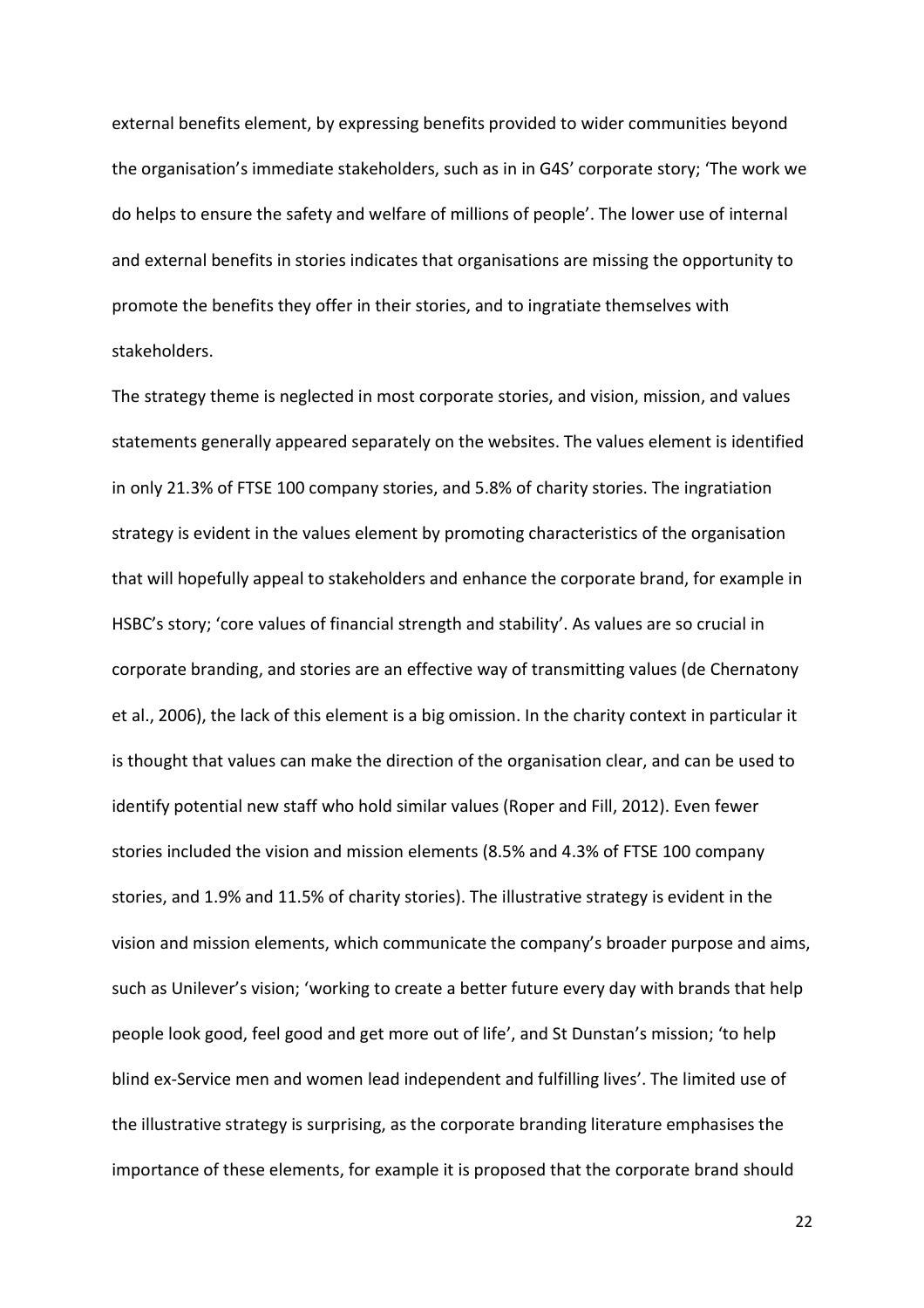reflect the organisation's vision (Roper and Fill, 2012). By not including these elements, both the FTSE 100 companies and charities are missing the opportunity to use stories to articulate the corporate strategy (Marzec, 2007) and build the corporate brand.

#### **Discussion**

This paper has identified themes and elements of corporate stories, and introduced the use of IM theory to explain the impact of corporate stories on the corporate brand. The main contributions of this study are in identifying a gap between the theory and practice of corporate storytelling, with organisations in both the for-profit and NFP sectors missing opportunities to maximise the effectiveness of their corporate stories. Many organisations neglect activities, benefits, emotion, and strategy in their corporate stories, and focus instead on their accomplishments. Charities appear to be slightly more effective in their storytelling activity through the greater use of benefits and emotion, but there is room for improvement in the stories in both sectors, discussed further below. The study also contributes to the literature by illustrating that IM theory could explain the impact that stories could have on an organisation's stakeholders, and the links proposed between the story elements and IM strategies/behaviours indicate that story elements can affect audiences and build the corporate brand in different ways.

There were several surprising findings in the study, namely the greater emphasis on the accomplishments element (part of the activities theme) in the stories rather than the benefits, emotion, and strategy themes. There are positive aspects of including accomplishments in corporate stories, as accomplishments are part of the self-promotion behaviour, which has been found to help build the corporate reputation from an IM perspective (Srivoravilai et al., 2011). However, the literature indicates that the other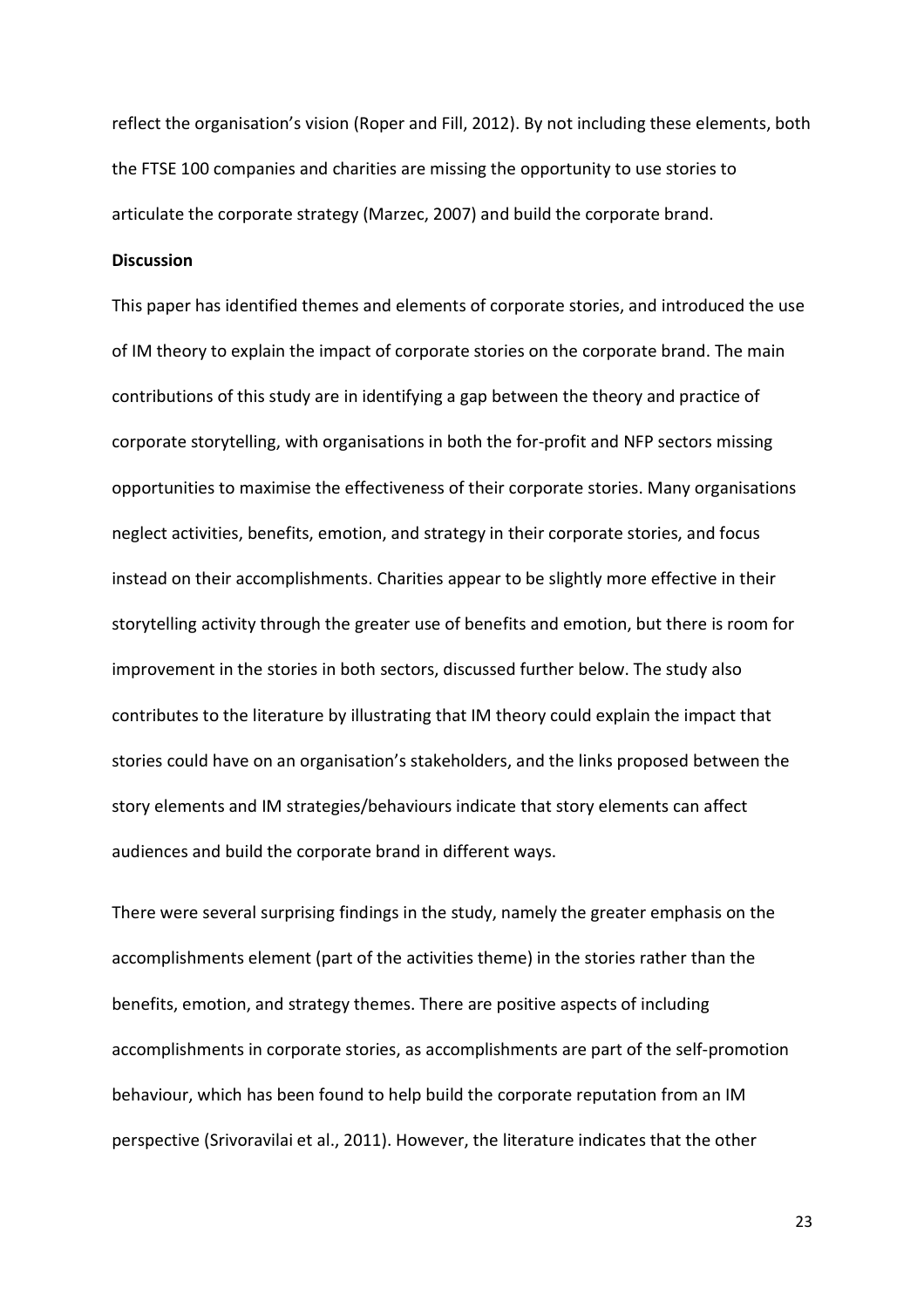themes are important in corporate storytelling. For example, a key part of corporate branding is communicating benefits to stakeholders (Schultz and Kitchen, 2004), and there could be greater use of ingratiation behaviour in communicating benefits to stakeholders, to show what the organisation offers different groups and make it more likeable. Corporate stories should increase the use of the vision and mission elements as part of an illustrative IM strategy, in order to articulate the corporate strategy (Marzec, 2007). The activities element, part of the demonstrative strategy, is also suggested to be important to differentiate the corporate brand by communicating what the organisation does (Merchant et al., 2010). Stories should encourage stakeholders to form an emotional connection with the brand (Herskovitz and Crystal, 2010; Woodside, 2010), and both positive and negative emotions can be portrayed across the IM strategies/behaviours in order to enhance audience engagement with the story.

There are differences in the use of elements between the two sectors, and charities are currently more effective in their storytelling activity than the FTSE 100 companies through their greater use of benefits and emotion in their stories. However, many organisations in both sectors neglect these themes, and also the strategy theme, which indicates that many organisations in both the FTSE 100 Index and charity sector are not using stories effectively to build the corporate brand. Most organisations could improve their stories by focusing more on the benefits they offer stakeholders, using emotion to build a connection with stakeholders, and communicating elements of their corporate strategy.

This study considers stories as a form of narrative, using the definition by Forster (1963) that a story is a series of logically and chronologically related events. However it is arguable whether all the corporate stories presented by organisations in this study are stories according to definitions by authors which stress the importance of emotion and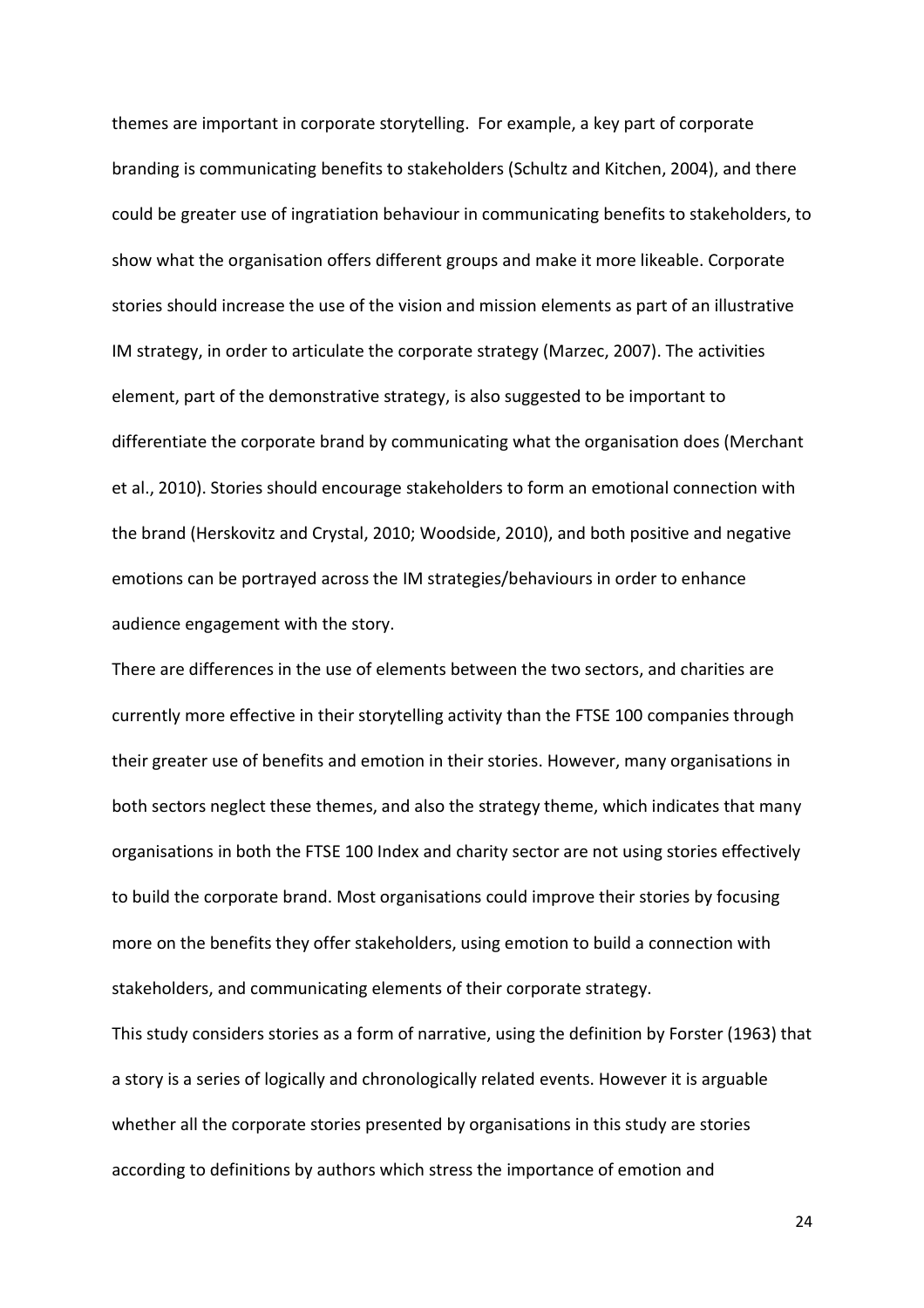entertainment in stories. For example Gabriel (2000) proposes that entertainment and emotion distinguish stories from other narratives, and objective factual or descriptive accounts of events must not be treated as stories. According to this, many of the texts identified as corporate stories in this study are not stories as they lack emotional elements and focus more on facts about the organisation and its activities. These corporate stories could arguably be more accurately defined as corporate narratives, which are simply a chronologically and causally linked sequence of events (Adaval and Wyer, 1998; Bruner, 1990; Escalas, 2004; Padgett and Allen, 1997; Shankar, Elliott and Goulding, 2001).

## *Limitations and further research*

Although the storytelling literature and the IM perspective recommends that corporate stories are based on truth, so that they have credibility with audiences (Gardner and Martinko, 1988; Heugens, 2002), corporate stories present the official version of the truth, which may not agree with perceptions of other stakeholders. The conflict element, and defensive strategy behaviours are sometimes used in the corporate stories to acknowledge corporate misbehaviour, but there are many negative occurrences and failures that are not included in corporate stories. It can therefore be questioned to what extent corporate stories represent the reality of the organisation, and how the official story compares to unofficial stories within the organisation. Corporate mythology may also be more evident in the unofficial stories told within organisations, as it is thought that myths can reveal people's feelings towards their organisations, and reinforce the organisation's values and culture (Gabriel, 1991).

This paper focused on the stories on organisations' official websites, however there are other sources of corporate stories, such as annual reports and corporate advertising, which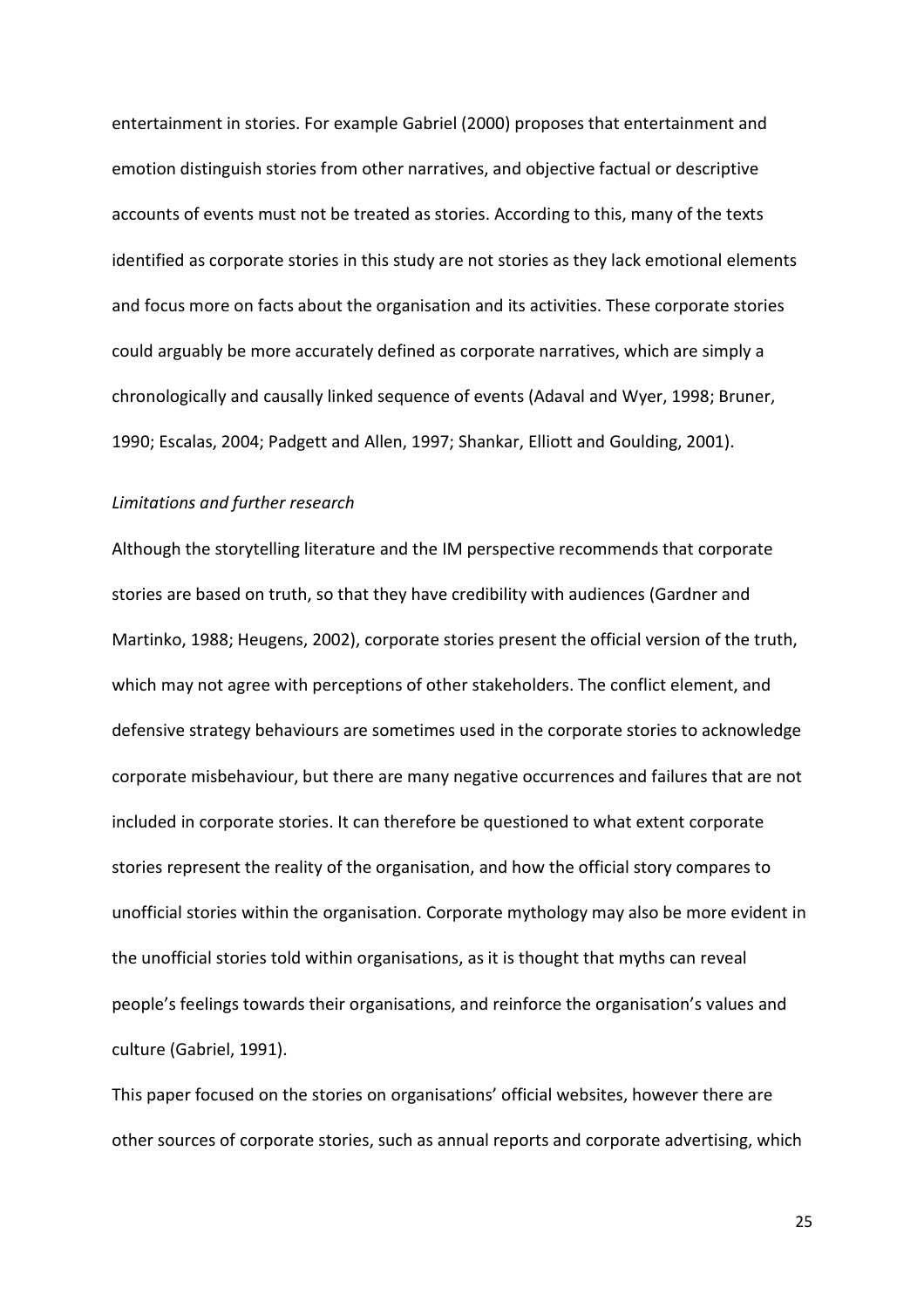future research should explore to further understand the impact of corporate stories on the corporate brand. There is also a need to consider stakeholder perceptions of the corporate story and its elements, and how this affects their impressions of the corporate brand. Employees in particular play a critical role in delivering the corporate brand (Hawabhay, Abratt and Peters, 2009; Morhart, Herzog and Tomczak, 2009), and the next stage of this research will explore corporate storytelling from the perspective of organisation members, in order to investigate unofficial corporate stories compared to the official version, and how stories affect employee perceptions of the corporate brand.

# **References**

Abratt, R., and Keyn, N. (2012) Corporate identity, corporate branding and corporate reputations: Reconciliation and integration. *European Journal of Marketing, 46*(7/8), 1048- 1063.

Adamson, G., Pine, J., Van Steenhoven, T., and Kroupa, J. (2006). How storytelling can drive strategic change. *Strategy and Leadership, 34*(1), 36-41

Adaval, R., and Wyer Jr, R. S. (1998). The Role of Narratives in Consumer Information Processing. *Journal of Consumer Psychology, 7*(3), 207.

Baker, B. and Boyle, C. (2009). The timeless power of storytelling. *Journal of Sponsorship, 3*(1), 79-87.

Balmer, J. M. T. (2012). Corporate Brand Management Imperatives: Custodianship, Credibility, and Calibration. *California Management Review, 54*(3), 6-33.

Barnes, E. (2003). What's your story? *Harvard management communication letter, 6*(7), 3-5.

Bolino, M. C., Kacmar, K. M., Turnley, W. H., and Gilstrap, J. B. (2008). A Multi-Level Review of Impression Management Motives and Behaviors. *Journal of Management, 34(6), 1080- 1109.*

Bolino, M. C. and Turnley, W. H. (2003). More Than One Way to Make an Impression: Exploring Profiles of Impression Management. *Journal of Management, 29*(2), 141-160.

Booker, C. (2004). *The Seven Basic Plots*. London: Continuum.

Brennan, N. M., Guillamon-Saorin, E., and Pierce, A. (2009). Impression management: Developing and illustrating a scheme of analysis for narrative disclosures - a methodological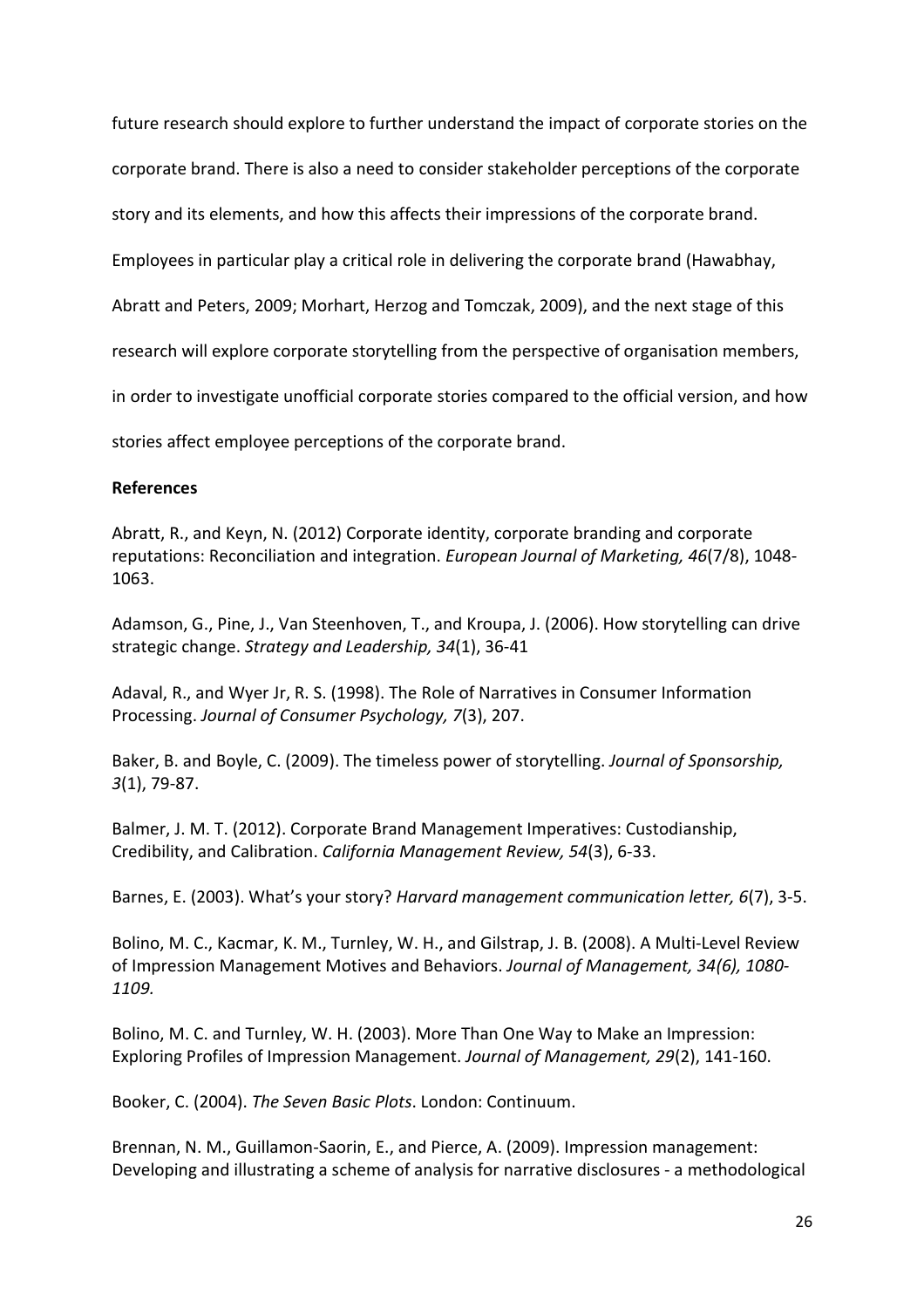note. *Accounting, Auditing & Accountability Journal, 22*(5), 789-832

Brown, T. J., Dacin, P. A., Pratt, M. G., and Whetten, D. A. (2006). Identity, intended image, construed image, and reputation: An interdisciplinary framework and suggested terminology. *Journal of the Academy of Marketing Science, 34*(2), 99-106.

Bruner, J. (1990). *Acts of Meaning.* London: Harvard University Press.

Carter, S. M. (2006). The Interaction of Top Management Group, Stakeholder, and Situational Factors on Certain Corporate Reputation Management Activities. *Journal of Management Studies, 43*(5), 1145-1176.

Collins, D. (2013). In search of popular management: Sensemaking, sensegiving and storytelling in the excellence project*. Culture and Organization, 19*(1), 42-61.

Connolly-Ahern, C., and Broadway, S. C.. (2007). The importance of appearing competent: An analysis of corporate impression management strategies on the World Wide Web. *Public Relations Review, 33, 343–345.* 

Cunliffe, A. L., Luhman, J. T., and Boje, D. M. (2004). Narrative Temporality: Implications for Organisational Research. *Organisation Studies (01708406), 25*(2), 261-286.

de Chernatony, L., Cottam, S., and Segal-Horn, S. (2006). Communicating Services Brands' Values Internally and Externally. *Service Industries Journal, 26*(8), 819-836.

de Chernatony, L., and Segal-Horn, S. (2003). The criteria for successful services brands. *European Journal of Marketing, 37*(7/8), 1095-1118.

Dens, N., and De Pelsmacker, P. (2010). How advertising strategy affects brand and USP recall for new brands and extensions. *International Journal of Advertising,* 2010, 29(2), 165- 194.

 Dowling, G. (2006). Communicating Corporate Reputation through Stories. *California Management Review, 49*(1), 82-100.

Driscoll, C., and McKee, M. (2007). Restorying a Culture of Ethical and Spiritual Values: A Role for Leader Storytelling. *Journal of Business Ethics, 73*(2), 205-217.

Edvardsson, B., Enquist, B., and Hay, M. (2006). Values-based service brands: narratives from IKEA. *Managing Service Quality, 16*(3), 230-246.

Elsbach, K. D., Sutton, R. I., and Principe, K. E. (1998). Averting Expected Challenges Through Anticipatory Impression Management: A Study of Hospital Billing. *Organization Science 19(1),* 68-86.

Escalas, J. E. (2004). Narrative Processing: Building Consumer Connections to Brands. *Journal of Consumer Psychology,14*(1/2), 168-180.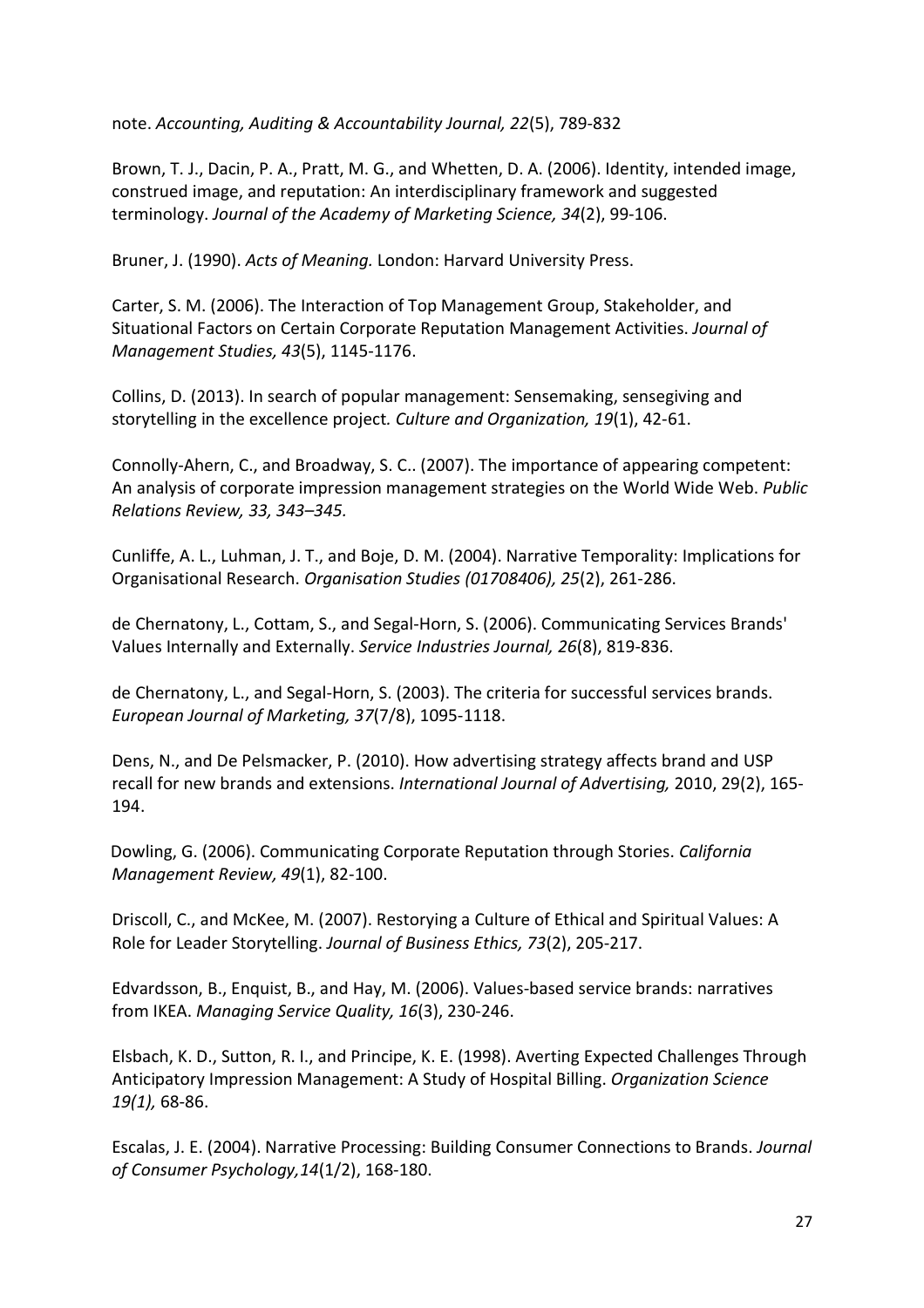Fetscherin, M., and Usunier, J. (2012). Corporate branding: an interdisciplinary literature review. *European Journal of Marketing, 46*(5), 733-753.

Forster, E. M. (1963). 'The Story' and 'The Plot'. In M. McQuillan (Ed.), *The Narrative Reader*  (pp. 44-46). London: Routledge.

Gabriel, Y. (1991). On Organisational Stories and Myths: Why it is easier to slay a dragon than kill a myth. *International Sociology, 6*(4), 427-442.

Gabriel, Y. (2000). *Storytelling in Organisations: Facts, Fictions, and Fantasies.* Oxford: Oxford University Press.

Gardner, W. L., and Martinko, M. J. (1988). Impression Management in Organizations. *Journal of Management, 14*(2), 321-338.

George, A. M. (2000). The New Public Relations: Integrating Marketing and Public Relations Strategies for Student Recruitment and Institutional Image Building–A Case Study of the University of Texas at San Antonio. *Journal of Nonprofit and Public Sector Marketing,* 7(4), 17-31.

Goffman, E. (1959). *The Presentation of the Self in Everyday Life.* London: The Penguin Press.

Hall, J. (1989). Values, The Key to Business in 1990 and Beyond. *Journal of Marketing Management*, 5(2), 123-132.

Hawabhay, B., Abratt, R., and Peters, M. (2009). The Role of Corporate Communications in Developing a Corporate Brand Image and Reputation in Mauritius. *Corporate Reputation Review, 12*(1), 3-20.

Herskovitz, S., and Crystal, M. (2010). The essential brand persona: storytelling and branding. *Journal of Business Strategy, 31*(3), 21-28.

Heugens, P. (2002). Managing public affairs through storytelling. *Journal of Public Affairs*, 2(2), 57.

Hirota, S., Kubo, K., Miyajima, H., Hong, P., and Park, Y. W. (2010). Corporate mission, corporate policies and business outcomes: evidence from Japan. *Management Decision, 48*(7), 1134-1153.

Jameson, D. A. (2001). Narrative Discourse and Management Action. *Journal of Business Communication, 38*(4), 476-511.

Janssen, S., Van Dalfsen, C. K. A., Van Hoof, J. J., and Van Vuuren. M. (2012). Balancing uniqueness and similarity: A content analysis of textual characteristics in Dutch corporate stories. *Public Relations Review, 38*(1), 32-39.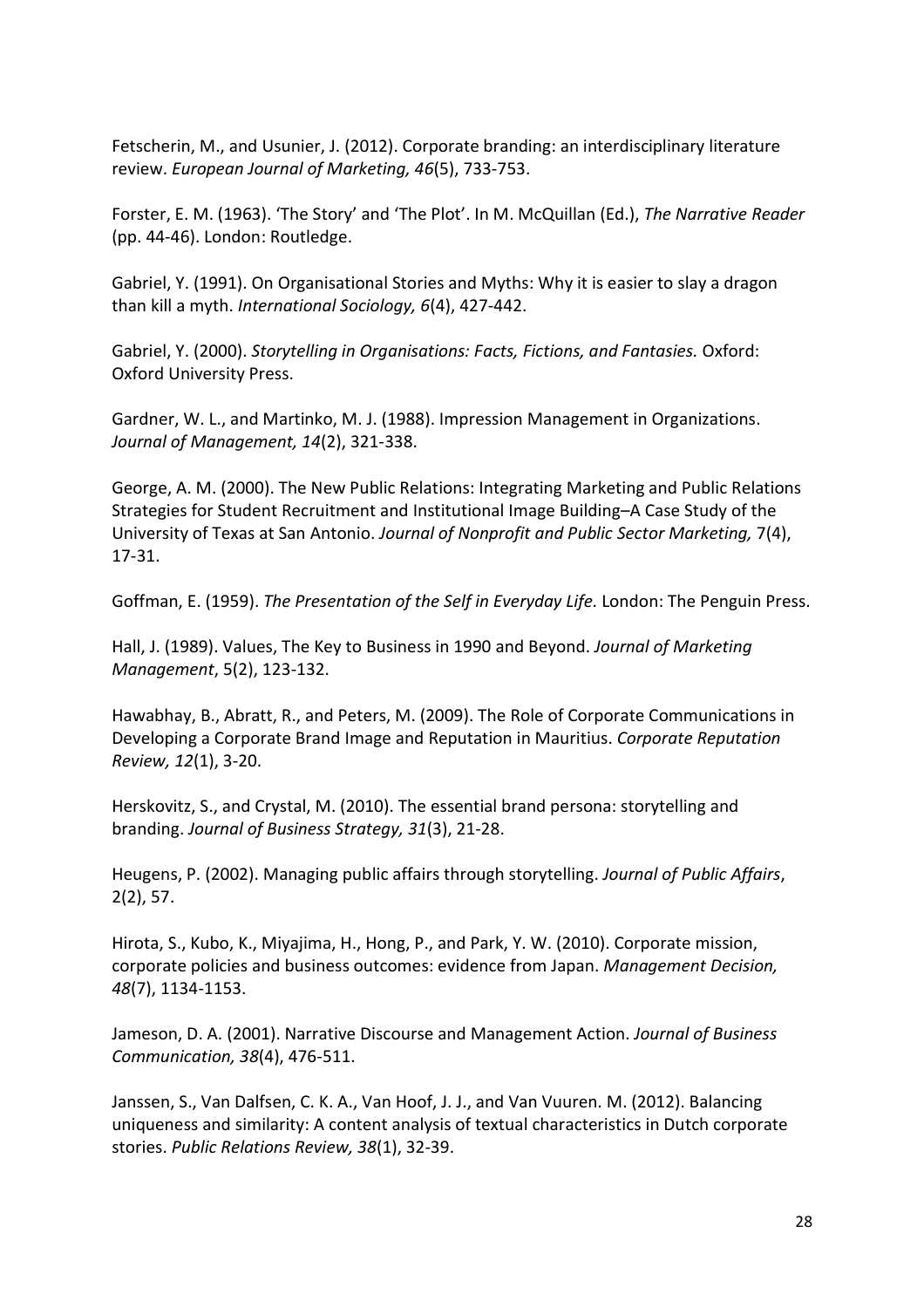Jones, E. E., and Pittman, T. S. (1982). Toward a general theory of strategic self-presentation. In J. Suls (Ed.), *Psychological perspectives on the self* (pp. 231-261). Hillsdale, NJ: Lawrence

Knox, S., and Bickerton, D. (2003). The six conventions of corporate branding. *European Journal of Marketing, 37*(7-8), 998-1016.

Larsen, M. H. (2000). Managing the Corporate Story. In M. Schultz, M. J. Hatch and M. H. Larsen (Ed.), *The Expressive Organisation* (pp. 196-207). Oxford: Oxford University Press.

Leonidou, L. C., and Leonidou, C. N. (2009). Rational Versus Emotional Appeals in Newspaper Advertising: Copy, Art, and Layout Differences. *Journal of Promotion Management, 15*(4), 522-546.

Marshall, J., and Adamic, M. (2010). The story is the message: shaping corporate culture. *Journal of Business Strategy, 31*(2), 18-23.

Martin, J. Feldman, M. S., Hatch, M. J., and Sitkin, S. B. (1983). The Uniqueness Paradox in Organizational Stories. *Administrative Science Quarterly, 28*(3), 438-453.

Marzec, M. (2007). Telling the corporate story: vision into action. *Journal of Business Strategy, 28*(1), 26-36.

McKee, R. (2003). Storytelling That Moves People. *Harvard Business School Publication Corp, 81*, 51-55.

McLellan, H. (2006). Corporate Storytelling Perspectives. *Journal for Quality and Participation, 29*(1), 17-20.

Merchant, A., Ford, J. B., and Sargeant, A. (2010). Charitable organizations' storytelling influence on donors' emotions and intentions. *Journal of Business Research, 63*, 754-762.

Merkl-Davies, D. M. and Brennan, N. M. (2011). A conceptual framework of impression management: new insights from psychology, sociology and critical perspectives. *Accounting and Business Research, 41*(5), 415-437.

Merkl-Davies, D. M., Brennan, N. M., and McLeay, S. J. (2011). Impression management and retrospective sense-making in corporate narratives: A social psychology perspective. *Accounting, Auditing & Accountability Journal, 24(*3) 315-344.

Mishina, Y., Block, E. S., and Mannor, M. J. (2012). The path dependence of organizational reputation: How social judgment influences assessments of capability and character. *Strategic Management Journal, 33,* 459-477.

Morgan, S., and Dennehy, R. F. (1997). The power of organisational storytelling: a management development perspective. *Journal of Management Development, 16*(7), 494.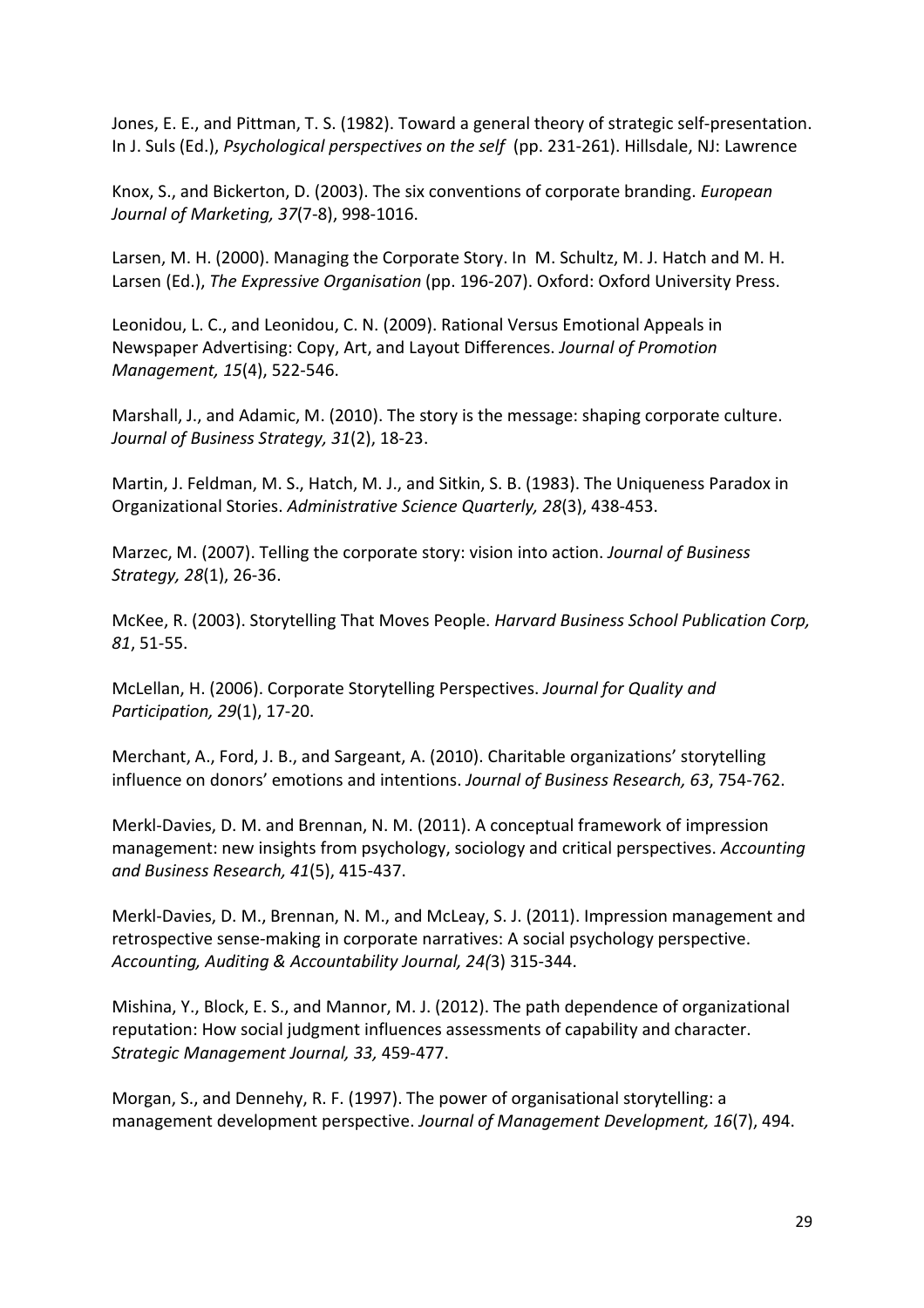Morhart, F. M., Herzog, W., and Tomczak, T. (2009). Brand-Specific Leadership: Turning Employees into Brand Champions. *Journal of Marketing, 73*(5), 122-142.

Mossberg, L. (2008). Extraordinary Experiences through Storytelling. *Scandinavian Journal of Hospitality and Tourism, 8*(3), 195-210.

Neuendorf, K. A. (2002). *The Content Analysis Guidebook.* London: Sage.

Ogden, S, and Clarke, J. (2005). Customer disclosures, impression management and the construction of legitimacy: Corporate reports in the UK privatized water industry. Accounting, Auditing & Accountability Journal, 18(3), 313-345.

Opoku, R., Abratt, R., and Pitt, L. (2006). Communicating brand personality: Are the websites doing the talking for the top South African Business Schools? *Journal of Brand Management*, 14, 20–39.

Padgett, D., and Allen, D. (1997). Communicating Experiences: A Narrative Approach to Creating Service Brand Image. *Journal of Advertising, 26*(4), 49-62.

Perks, K. J., Farache, F., Shukla, P., and Berry, A. (2013). Communicating responsibilitypracticing irresponsibility in CSR advertisements. *Journal of Business Research, 66*, 1881- 1888.

Punjaisri, K., Wilson, A., and Evanschitzky, H. (2008). Exploring the Influences of Internal Branding on Employees' Brand Promise Delivery: Implications for Strengthening Customer-Brand Relationships. *Journal of Relationship Marketing, 7*(4), 407-424.

Quigley, J. V. (1994). Vision: How leaders develop it, share it, and sustain it. *Business Horizons*, 37(5), 37-41.

Rahman (2012). Impression Management Motivations, Strategies and Disclosure Credibility of Corporate Narratives. *Journal of Management Research, 4*(3), 1-13.

Roper, S. and Fill, C. (2012). *Corporate Reputation, Brand and Communication.* Harlow,Essex: Pearson.

Rowlinson, M., and Procter, S. (1999). Organizational Culture and Business History. *Organization Studies (Walter de Gruyter GmbH and Co. KG.)*, 20(3), 369-396.

Schleicher, T. (2012). When is good news really good news? *Accounting and Business Research, 42*(5), 547-57.

Schlenker, B. R., and Weigold, M. F. (1992). Interpersonal processes involving impression regulation and management. *Annual Review of Psychology*, 43(1), 133-168.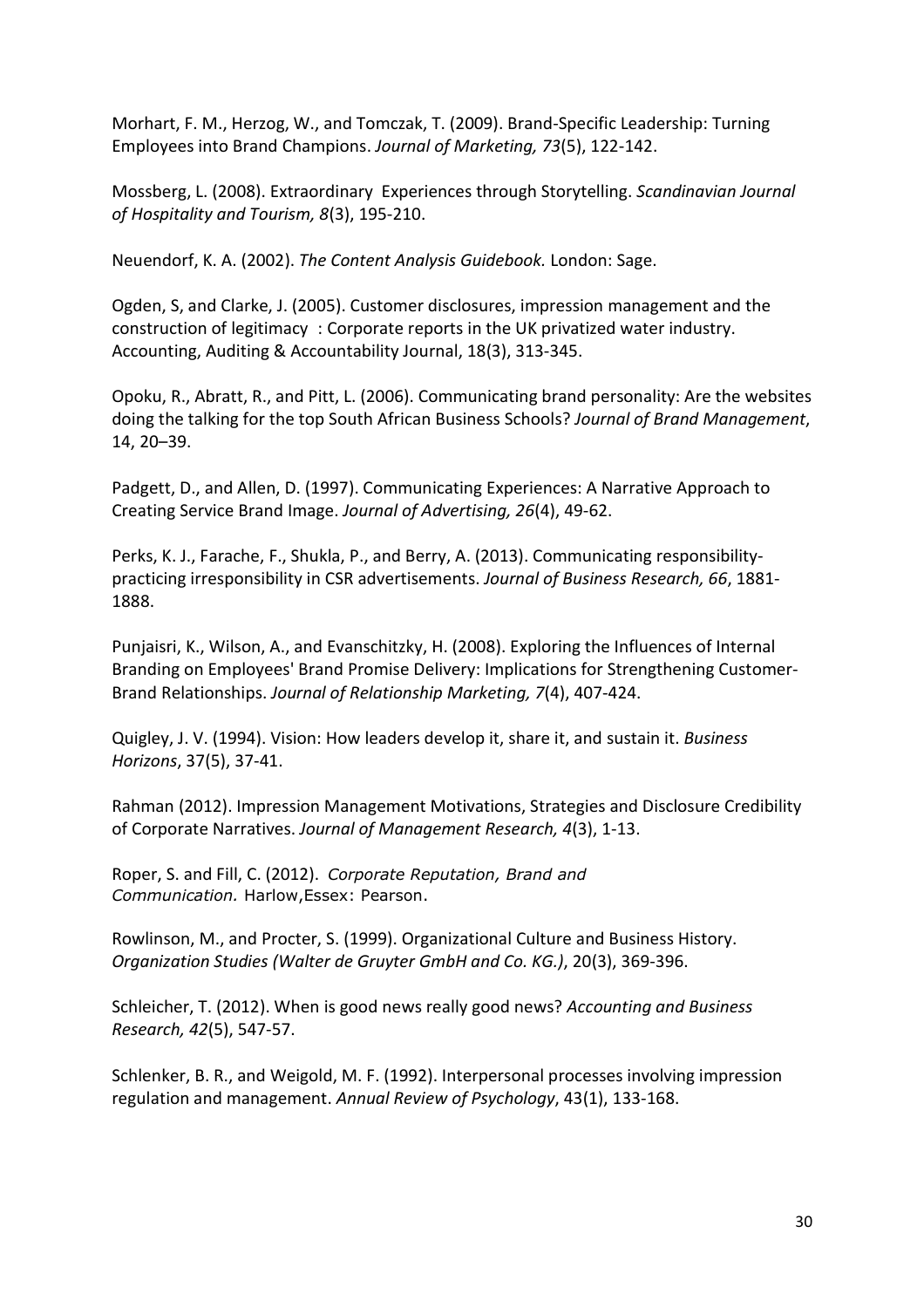Schultz, D. E., and Kitchen, P. J. (2004). Managing the Changes in Corporate Branding and Communication: Closing and Re-opening the Corporate Umbrella. *Corporate Reputation Review, 6*(4), 347-366.

Shankar, A., Elliott, R., and Goulding, C. (2001). Understanding Consumption: Contributions from a Narrative Perspective. *Journal of Marketing Management, 17*(3/4), 429-453.

Simmons, G. J. (2007). "i-branding": developing the internet as a branding tool. *Marketing Intelligence and Planning,* 25(6), 544–562.

Smith, F. L., and Keyton, J. (2001). Organisational Storytelling: Metaphors for Relational Power and Identity Struggles. *Management Communication Quarterly, 15*(2), 149.

Srivoravilai, N., Melewar, T. C., Liu, M. J., and Yannopoulou, N. (2011). Value marketing through corporate reputation: An empirical investigation of Thai hospitals. *Journal of Marketing Management*, 27(3/4), 243-268.

Suvatjis, J., de Chernatony, L., and Halikias, J. (2012). Assessing the six-station corporate identity model: a polymorphic model. *Journal of Product and Brand Management, 21*(3), 153-166.

Tetlock, P. E., and Manstead, A. S. R. (1985). Impression Management Versus Intrapsychic Explanations in Social Psychology: A Useful Dichotomy. *Psychological Review, 92*(1), 59-77.

van Rekom, J. (1997). Deriving an operational measure of corporate identity. *European Journal of Marketing, 31*(5/6), 410.

van Riel, C. B. M. (2000). Corporate Communication Orchestrated by a Sustainable Corporate Story. In M. Schultz, M. J. Hatch and M. H. Larsen (Ed.), *The Expressive Organisation* (pp. 157-181). Oxford: Oxford University Press.

van Riel, C. B. M., and Fombrun, C. J. (2007). *Essentials of Corporate Communication: Implementing practices for effective reputation management.* London: Routledge.

Verma, H. V. (2009-2010). Mission Statements – A Study of Intent and Influence. *Journal of Services Research, 9*(2), 153-172.

*Virgin* (2012). Retrieved December 1, 2012, from the Virgin website: http://www.virgin.com/about-us

Wilkins, A. L. and Thompson, M. P. (1991). On Getting the Story Crooked (and Straight). *Journal of Organizational Change Management, 4*(3), 18-26.

Woodside, A. G. (2010). Brand-consumer storytelling theory and research: Introduction to a Psychology and Marketing special issue. *Psychology and Marketing, 27*(6), 531-540.